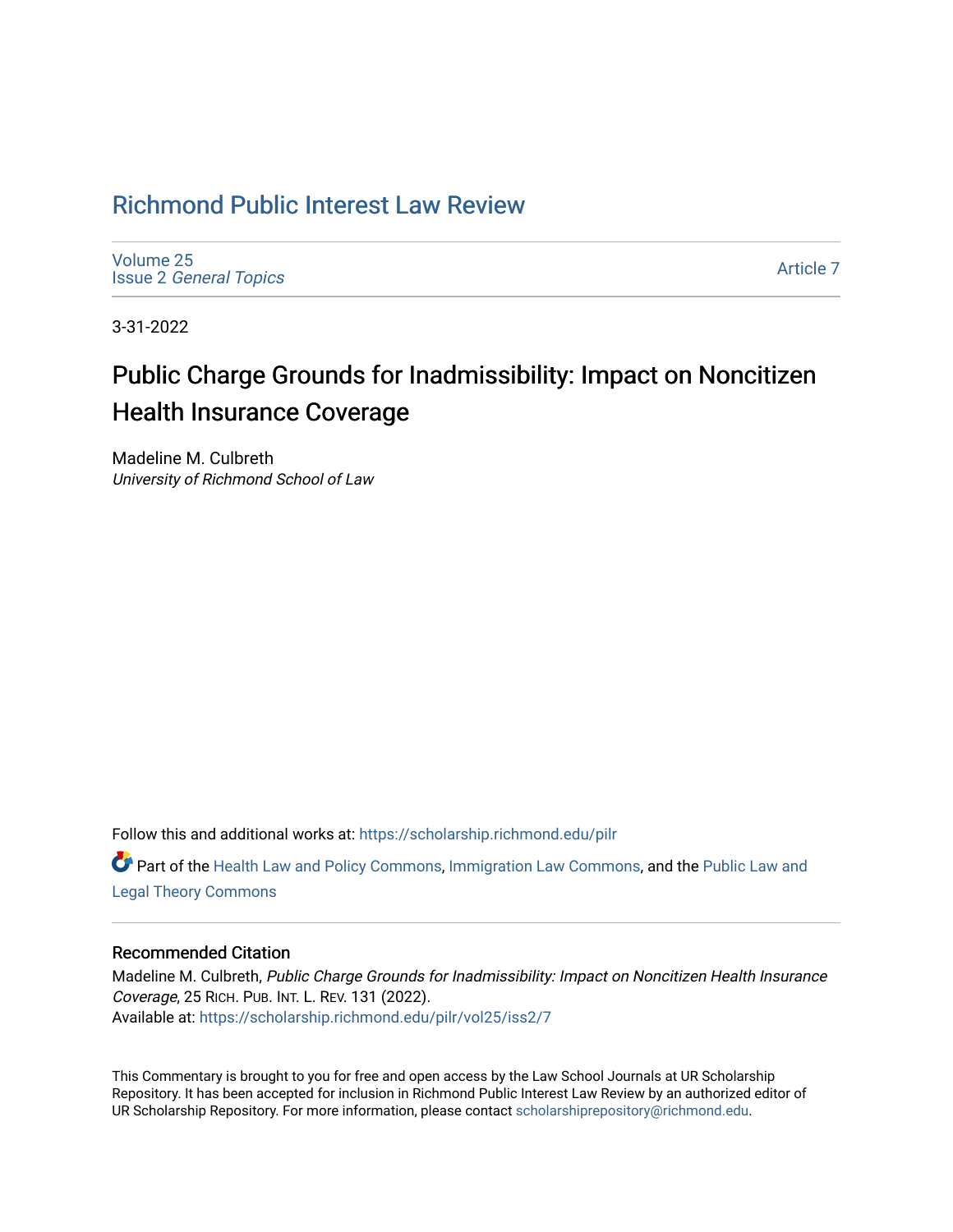## PUBLIC CHARGE GROUNDS FOR INADMISSIBILITY: IMPACT ON NONCITIZEN HEALTH INSURANCE COVERAGE

*Madeline M. Culbreth\**

<sup>\*</sup> J.D. Candidate, Class of 2022 at the University of Richmond School of Law. Madeline Culbreth has focused on issues impacting noncitizens since she started working with refugee resettlement agencies in 2014. She graduated from the University of Virginia with a double major in Foreign Affairs and Global Studies – Security and Justice.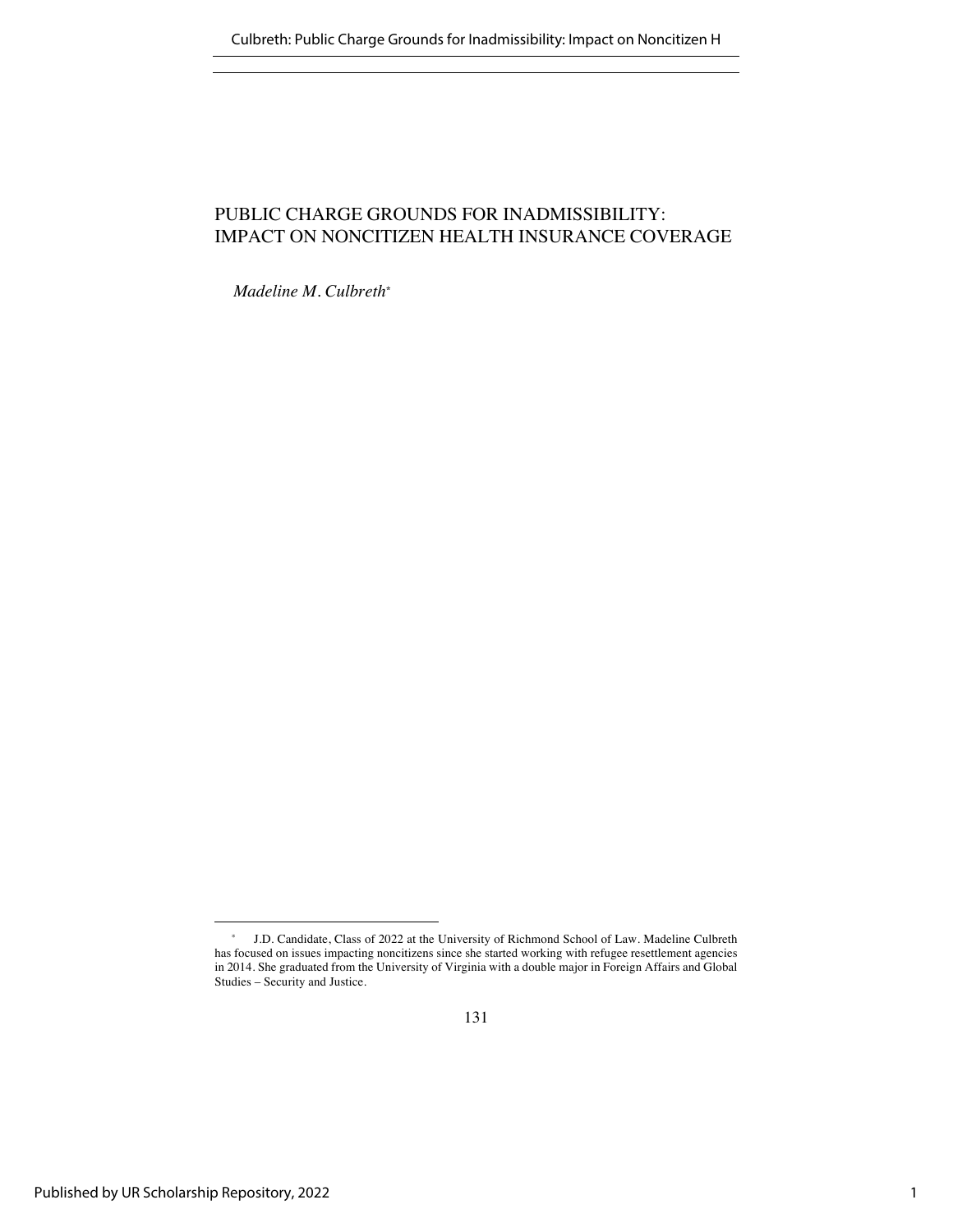## ABSTRACT

*The public charge rule is an ongoing barrier to health insurance for lawfully present immigrants and ought to be removed. Healthcare coverage for immigrants is a critical aspect of the country's health care scheme. Recent changes to the United States' immigration policy are contributing to growing fears among immigrant families about participating in Medicaid and CHIP. The most effective solution is to permanently alter the Immigration and Nationality Act. Congress should expressly exclude health insurance from being considered in the public charge grounds for inadmissibility.* 

## **INTRODUCTION**

The public charge grounds for inadmissibility is a federal law that allows immigration officers to deny entry based on the possibility of becoming a public charge. Under this policy, when a noncitizen applies for a green card, or seeks to enter the United States, they must show that they are not likely to become a public charge.<sup>1</sup> "Public charge" means someone likely to become dependent on government assistance under section 212(1)(4) of the Immigration and Nationality Act.2 Although there are statutory considerations, the meaning of "public charge" is left undefined.<sup>3</sup> The statute lays out factors to be taken into account in determining whether an alien is inadmissible and directs the consular officer or the Attorney General to consider, at a minimum, an alien's age, health, family status, assets, resources, financial status, and education and skills.4 Agencies have the power to shape the scope of the public charge determination.<sup>5</sup> Since its passage, the public charge rule has been inconsistently interpreted and has served as a significant impediment to health care benefits and health insurance coverage for many lawful immigrants.<sup>6</sup>

Until 2019, the public charge determination had been limited to prior use of cash benefits.7 The Trump administration, however, expanded the interpretation of the public charge rule to include non-emergency Medicaid.8This

<sup>1</sup> Joseph Daval, *The Problem with Public Charge*, 130 YALE L.J. 998, 1003 (2021).

<sup>2</sup> Ann Morse & Carlee Goldberg, *Immigration and Public Charge*, NAT'L CONF. OF STATE LEGISLATURES (Mar. 11, 2021), https://www.ncsl.org/research/immigration/immigration-and-publiccharge-dhs-proposes-new-definition.aspx.

<sup>3</sup> Anna Shifrin Faber, *A Vessel for Discrimination: The Public Charge Standard of Inadmissibility and Deportation*, 108 GEO. L.J. 1363, 1364 (2020).

<sup>4</sup> 8 U.S.C. § 1182(a)(4)(B) (2013).

<sup>5</sup> *See also* Faber, *supra* note 3 at 1366–67 (acknowledging that federal agencies publish regulation and guidance in order to supplement statutory provisions).

<sup>6</sup> *See* Medha D. Makhlouf, *The Public Charge Rule as Public Health Policy*, 16 IND. HEALTH L. REV. 177, 190 (2019).

<sup>7</sup> Faber, *supra* note 3 at 1368–69.

<sup>8</sup> *Id.*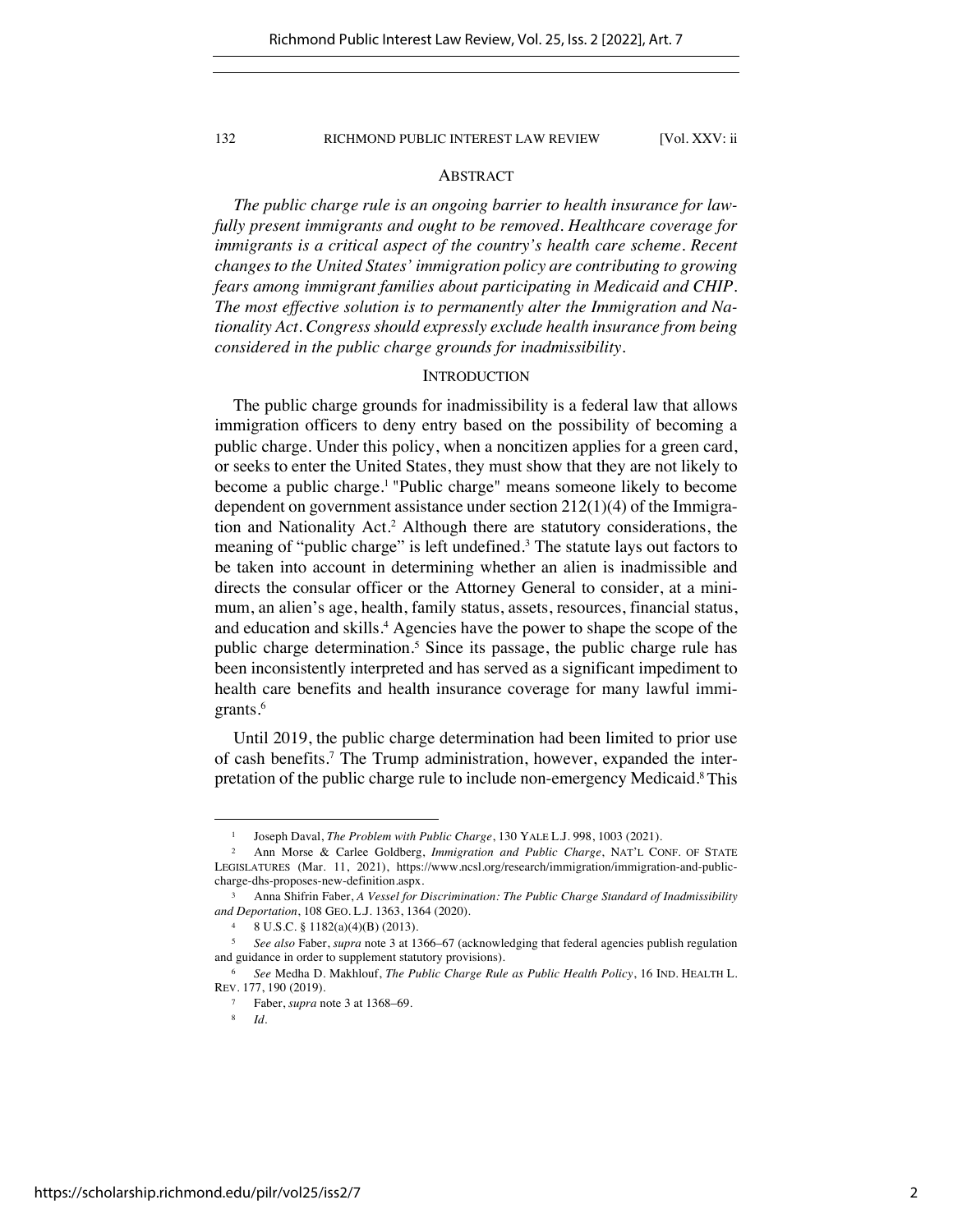change to public charge policy allows federal officials to consider immigrants' use of certain non-cash programs, including Medicaid, to determine whether to provide certain individuals a green card or entry into the United States.<sup>9</sup> The 2019 public charge interpretation has resulted in declines in health insurance coverage, stoking fear among immigrant families about participating in Medicaid, Children's Health Insurance Program ("CHIP")10 and the Affordable Care Act ("ACA") health insurance plans. President Biden has since suspended the policy, but the past adoption has had lasting effects about participation in federal health insurance programs.<sup>11</sup> Coverage declines have critical implications for the health and well-being of families, the health care system, and public health for the country as a whole.<sup>12</sup>

The intersection of immigration law and public benefits is incredibly complex. Confusion about which immigrant statuses qualify for which benefits is a frequent source of error at state welfare agencies.13 Further, noncitizens themselves are often unaware of whether they are eligible for various benefits, and they are unsure if enrolling in public benefits could have negative consequences for future immigration applications.14 Biden's current suspension does not preclude a future return to the 2019 policy.15

Including health insurance coverage within the public charge rule also made immigrants hesitant to access other health care insurance options even beyond Medicaid, such as purchasing insurance through the ACA marketplace. When the 2019 rule was promulgated, the Department of Homeland Security itself acknowledged the possibility that the Trump change could chill immigrant enrollment in public benefits, which is especially problematic because noncitizens are significantly more likely than citizens to lack health insurance.<sup>16</sup> Lawfully present noncitizens are eligible to get health coverage through Affordable Care Act tax credits if they meet income guidelines or apply for Medicaid after a 5-year waiting period.17 However, Medicaid is not a viable option if accepting coverage may hurt future lawful immigration

<sup>9</sup> *Health Coverage of Immigrants*, KAISER FAM. FOUND. (July 15, 2021), https://www.kff.org/racial-equity-and-health-policy/fact-sheet/health-coverage-of-immigrants/.

<sup>10</sup> *Id.* 

<sup>11</sup> *Id.*

<sup>12</sup> Makhlouf, *supra* note 6 at 195, 209.

<sup>13</sup> *Id.* at 194.

<sup>14</sup> *Id.* 

<sup>15</sup> *See* Camilo Montoya-Galvez, *Biden Administration Stops Enforcing Trump-era "Public Charge" Green Card Restrictions Following Court Order*, CBS NEWS (Mar. 10, 2021), https://www.cbsnews.com/news/immigration-public-charge-rule-enforcement-stopped-by-biden-administration/.

<sup>16</sup> Makhlouf, *supra* note 6 at 200; *Coverage of Immigrants*, *supra* note 9.

<sup>17</sup> *Coverage for Lawfully Present Immigrants*, HEALTHCARE.GOV, https://www.healthcare.gov/immigrants/lawfully-present-immigrants/ (last visited Sept. 19, 2021).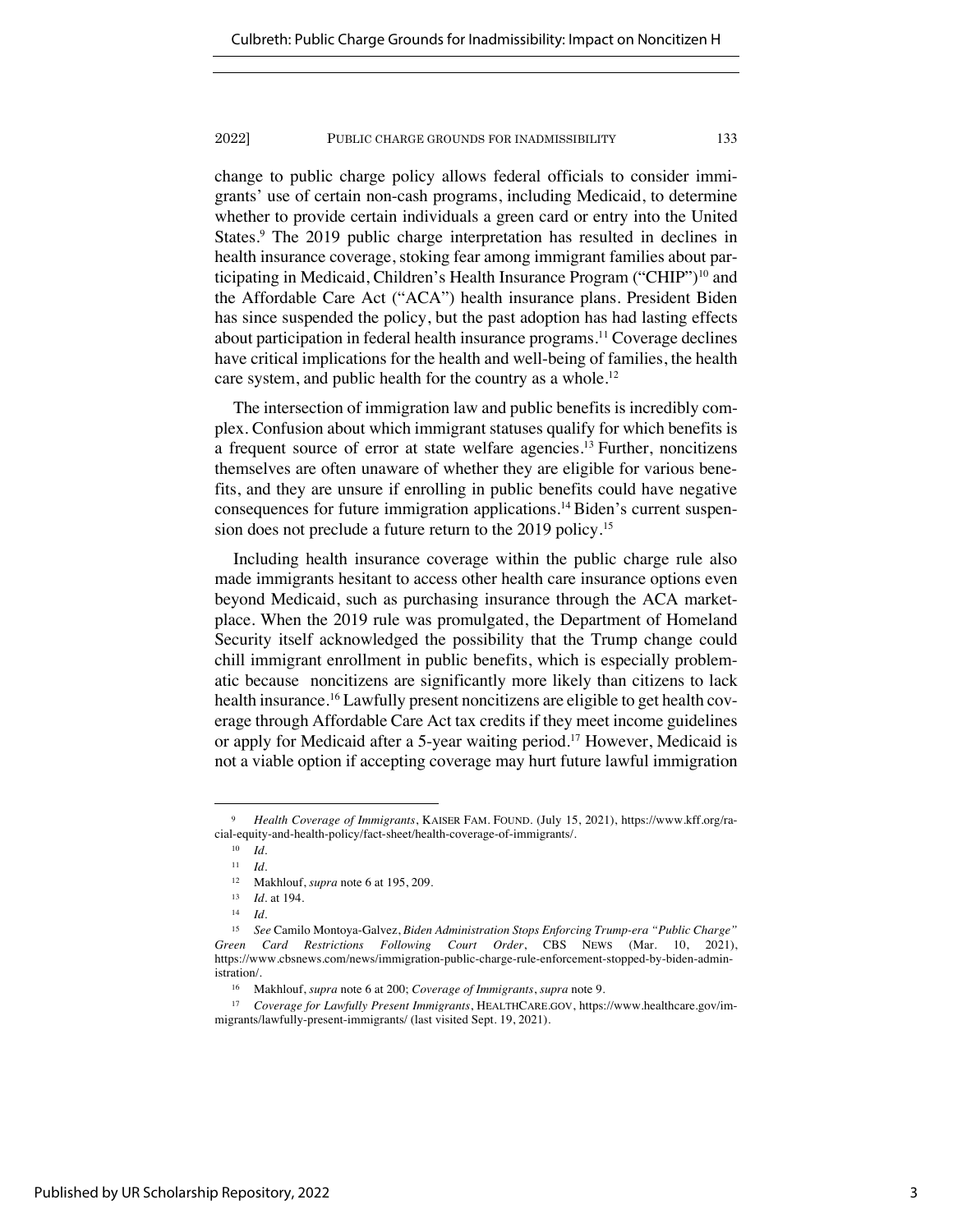status. Further, the ACA is more expensive than Medicaid for many enrollees.18 Some ACA-eligible immigrants fear that even ACA coverage might trigger the public charge rule despite the lack of any mention of ACA participation in the 2019 rule.<sup>19</sup>

Healthcare coverage for immigrants is a critical aspect of the country's health care scheme, which underscores the importance of addressing this issue. Health insurance is important for enabling families to access necessary care, protecting families from unaffordable medical care costs, and promoting the healthy growth and development of children. <sup>20</sup> People without insurance coverage have worse access to care than people who are insured, and uninsured people are less likely than those with insurance to receive preventive care and services for major health conditions and chronic diseases.<sup>21</sup> Healthcare is good for the economy because the country does better when we have healthy, working, lawful immigrants.<sup>22</sup> Good health is an important contributor to working, paying taxes, and contributing to the economy.23

The most effective solution is to change the Immigration and Nationality Act. Congress ought to expressly exclude health insurance from being considered in the public charge grounds for inadmissibility. Under this revised statute, the public charge grounds for inadmissibility should not be interpreted to apply to public, private, or government-subsidized health insurance which includes but is not limited to Medicaid, Medicare, and Affordable Care Act tax credits and subsidies. (including but not limited to Medicaid, Medicare, and Affordable Care Act tax credits and subsidies). A statutory change is the only way to prevent future administrations from adopting a Trump-like interpretation.

Section I of this article provides background information necessary to understanding the public charge rule, the statutory text, the lack of health insurance among lawfully present noncitizens, and how the public charge rule impacts health insurance coverage. Section II addresses the rationale behind proposing an alteration of the public charge statute to exclude health

<sup>18</sup> Hannah Katch et al., *Frequently Asked Questions About Medicaid*, CTR. ON BUDGET AND POL'Y PRIORITIES (Nov. 22, 2019), https://www.cbpp.org/research/health/frequently-asked-questions-aboutmedicaid.

<sup>19</sup> *See Health Coverage of Immigrants*, *supra* note 9.

<sup>20</sup> *See* Jennifer Tolbert et al., *Key Facts about the Uninsured Population*, KAISER FAM. FOUND. (Nov. 6, 2020), https://www.kff.org/uninsured/issue-brief/key-facts-about-the-uninsured-population/.

<sup>21</sup> *Id.*

<sup>22</sup> *See* Josh Bivens, *Fundamental Health Reform Like 'Medicaid for All' Would Help the Labor Market*, ECON. POL'Y INST. (Mar. 5, 2020), https://www.epi.org/publication/medicare-for-all-would-help-thelabor-market/.

<sup>23</sup> *See* Scott L. Greer, *Health and Taxes: Why People Around the World Are Healthier Than Americans*, U. MICH. SCHOOL OF PUB. HEALTH (Apr. 10, 2019), https://sph.umich.edu/pursuit/2019posts/health-and-taxes040919.html.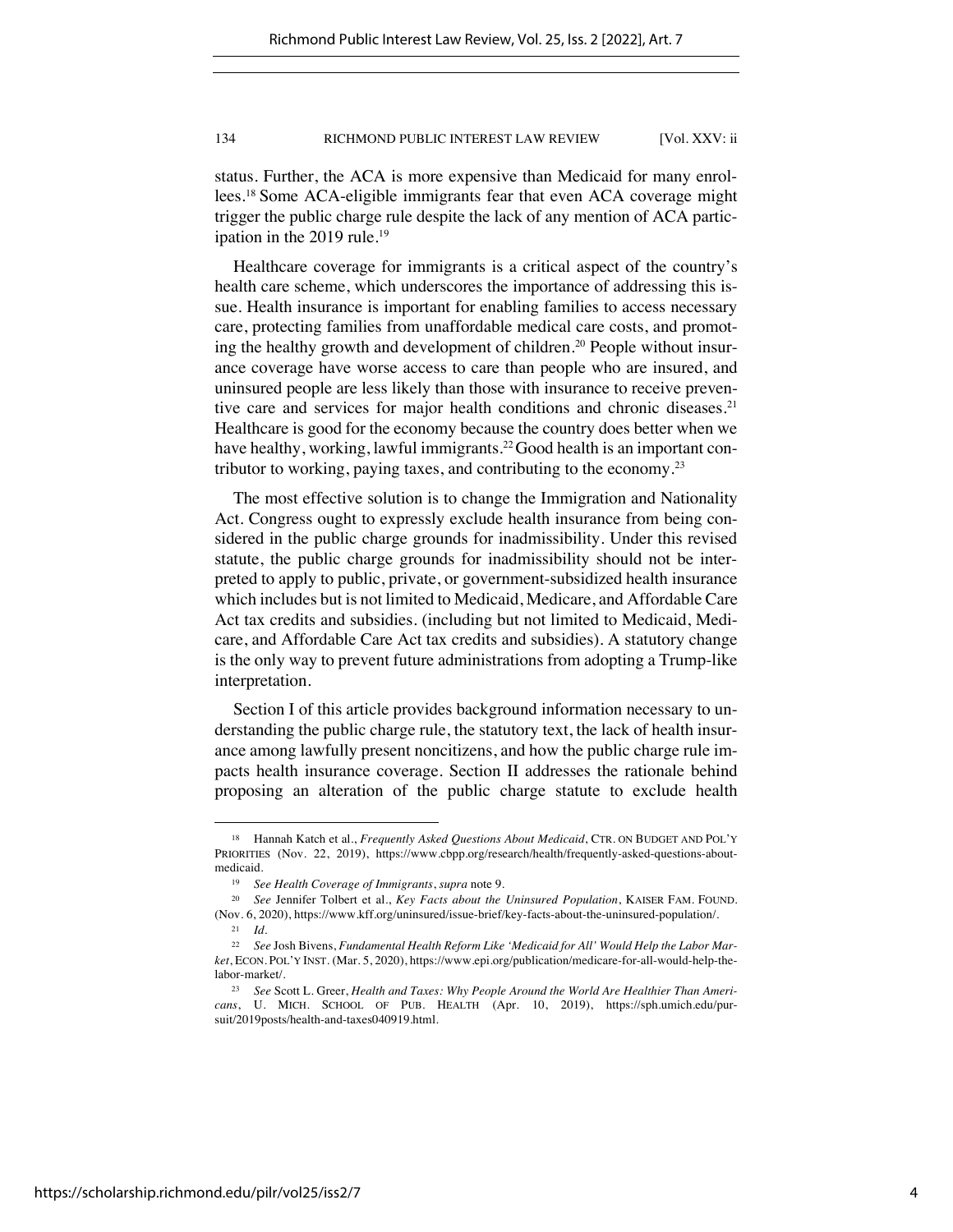insurance. It also explains how the proposal would work, and why it is the most effective solution to the problem. Section III revisits the problems caused by the public charge rule and presents the most effective and expedient solution: carving out health insurance from the public charge rule.

## I. FOUNDATIONAL INFORMATION

## *A. The Public Charge Grounds for Inadmissibility*

## *i. Public Charge Rule in the Immigration and Nationality Act ("INA")*

Enacted in 1952, the Immigration and Nationality Act lays out the public charge grounds for inadmissibility.24 Individuals can be denied admission or green cards based on a finding that they are likely at any time to become a public charge.25 The Immigration and Nationality Act states that "[a]ny alien who, in the opinion of the consular officer at the time of application for a visa, or in the opinion of the Attorney General at the time of application for admission or adjustment of status, is likely at any time to become a public charge is inadmissible."26 Agency officers are supposed to consider the "totality of the circumstances" to decide whether a person is likely to become a public charge in the future.<sup>27</sup> They consider, at a minimum, the applicant's age, health, family status, assets, resources, financial status, and education and skills.28 Noncitizens are subject to a public charge determination three separate times: when they apply for a visa to travel to the United States, when they arrive at a port of entry, and when they apply for lawful permanent resident status.29

## *ii. Inconsistent Interpretations*

"Public charge" is a vague and undefined term but has retained a common thread; a theme has developed over a century of application that "public charge" implies an individual is primarily or wholly dependent on the government, often due to an inability to work and support oneself.<sup>30</sup> The historic interpretation leads to a clarifying question – "if an alien has received any public benefits, does that alien then become inadmissible as likely to become

<sup>24</sup> *See Immigration and Nationality Act*, U.S. CITIZEN AND IMMIGR. SERVS., https://www.uscis.gov/laws-and-policy/legislation/immigration-and-nationality-act.

<sup>25</sup> Jeanne Batalova et al., *Millions Will Feel Chilling Effects of U.S. Public-Charge Rule That Is Also Likely to Reshape Legal Immigration*, MIGRATION POL'Y INST. (Aug. 2019), https://www.migrationpolicy.org/news/chilling-effects-us-public-charge-rule-commentary.

<sup>26</sup> 8 U.S.C.S. § 1182 (a)(4)(A).

<sup>27</sup> Joseph Daval, *The Problem with Public Charge*, 130 YALE L.J. 998, 1003 (2021).

<sup>28</sup> *Id.* at 1017–8.

<sup>29</sup> Makhlouf, *supra* note 6 at 177.

Faber, *supra* note 3 at 1364.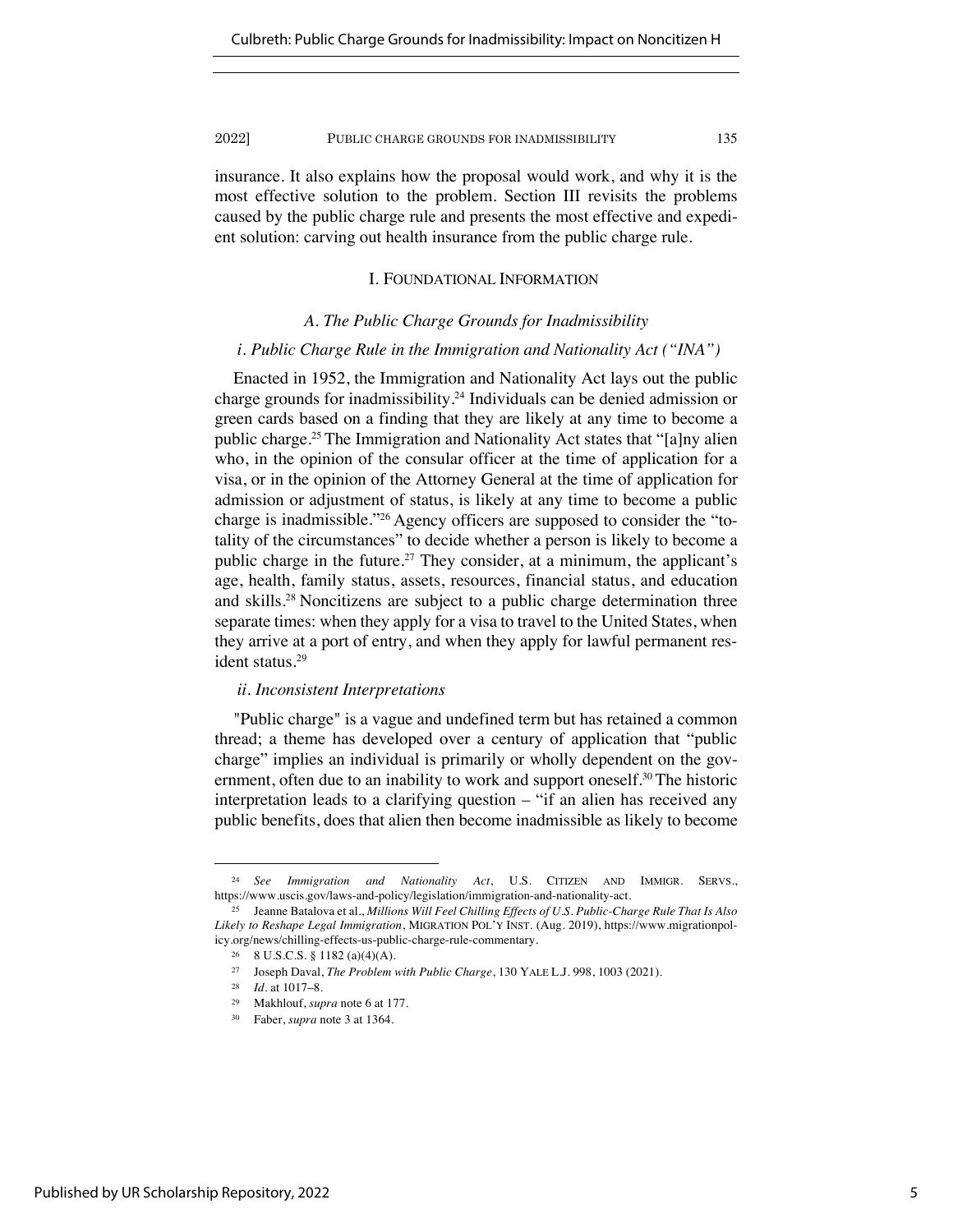a public charge?"31Congress has not answered that question, allowing federal agencies under different administrations to posit their own answer.

Before 1999, there was no specific policy providing a clear and consistent interpretation of the public charge rule, and there has never been statutory clarification about whether Medicaid will or will not be considered when determining if someone is a public charge. This open question inevitably resulted in inconsistent interpretations over time, leading to confusion, uncertainty, and high rates of noncitizens who are eligible and qualified for health insurance but do not have coverage.

However, in 1996, President Bill Clinton signed The Personal Responsibility and Work Opportunity Reconciliation Act ("PRWORA") into law.<sup>32</sup> Section 400 of PRWORA covers welfare and immigration and states that self-sufficiency has been a basic principle of United States immigration law since this country's earliest immigration statutes.<sup>33</sup> PRWORA had the effect of restricting the eligibility of noncitizens to receive aid under federal assistance programs.34Legal permanent residents ("LPRs") who were residents of the United States as of August 22, 1996, were barred from receiving food stamps (now known as SNAP benefits) and Supplemental Security Income ("SSI") benefits.35 LPRs entering after August 22, 1996, were not eligible for food stamps or SSI, but they could apply for Medicaid and Temporary Assistance for Needy Families ("TANF") benefits five years after entering the country legally.36

These restrictions aimed to both reduce federal spending on public benefit programs and simultaneously deter noncitizens from coming to the United States to access public benefits.<sup>37</sup> This post-PRWORA regulatory emphasis on "public charge" created immediate confusion among noncitizens about whether any form of public assistance for healthcare might make them a public charge and therefore inadmissible.<sup>38</sup> Non-citizens who were qualified and eligible for Medicaid, or alternative state-funded health programs, disenrolled from the programs.<sup>39</sup> Government experts began to fear that the public

*Id.* at 1367.

<sup>32</sup> Mercedes Varasteh Dordeski & Kelly N. Steffens, *Immigrants and Healthcare: A Voice for Coverage*, 23 HEALTH L. 35, 38 (2010).

<sup>33</sup> *Id.*

<sup>34</sup> *Id.* 

<sup>35</sup> Amanda Levinson, *Immigrants and Welfare Use*, MIGRATION POL'Y INST. (Aug. 1, 2002), https://www.migrationpolicy.org/article/immigrants-and-welfare-use.

<sup>36</sup> *Id.*

<sup>37</sup> Makhlouf, *supra* note 6 at 187.

<sup>38</sup> Polly L. Price, *Immigration Policy and Public Health*, 16 IND. HEALTH L. REV. 235, 243 (2019).

<sup>39</sup> *Id.*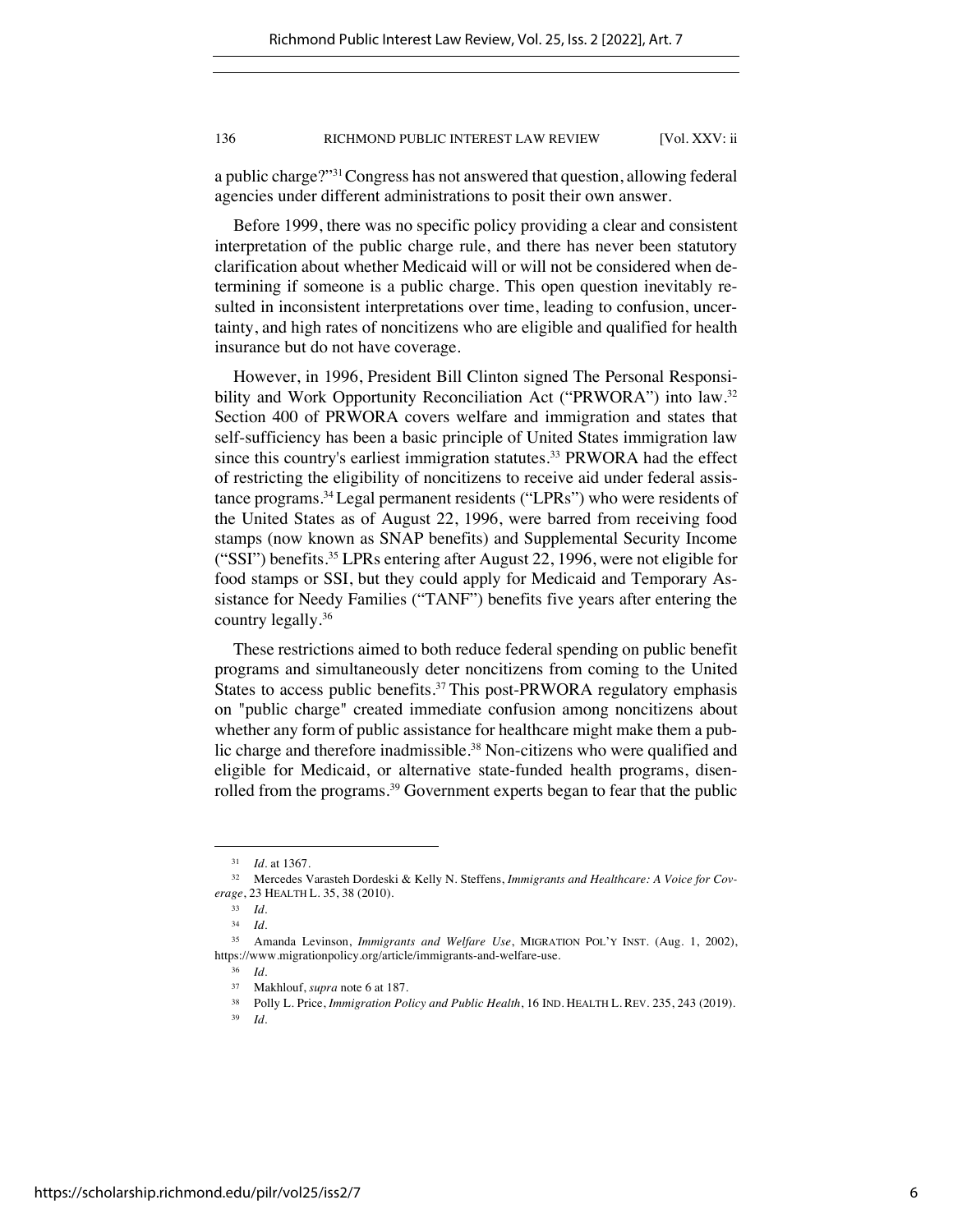charge interpretation would have a negative impact on public health.<sup>40</sup> "It was an alarming situation, all due to the uncertainty of whether acceptance of government-funded health insurance, reduced-fee or free healthcare could prevent legal immigrants from obtaining citizenship, or even lead to deportation."41 Without clarity, obtaining public assistance became a frightening prospect.

The 1996 restriction on immigrants' ability to apply for federal public benefits required the Immigration and Nationality Service to clarify how the use of public benefits would impact inadmissibility and deportation under the public charge rule.42 This fear and uncertainty promoted the need for a consistent and clarifying interpretation and led to the promulgation of the 1999 Field Guidance.<sup>43</sup>

## *iii. 1999 Field Guidance*

The Immigration and Naturalization Service ("INS"), the agency that preceded the United States Citizenship and Immigration Services ("USCIS"), issued the 1999 Field Guidance during the Clinton Administration.<sup>44</sup> The guidance announced that a person might be considered "likely to become a public charge" based on their receipt of public benefits only for income maintenance, which are programs that serve individuals who earn little-to-no income, usually because of age or disability.<sup>45</sup> These income maintenance benefits were considered "cash benefits" and would be counted against a noncitizen, while "non-cash" or supplemental benefits would not be counted against a noncitizen.46 Medicaid is a non-cash benefit and therefore was not counted against the noncitizens for a public charge determination.<sup>47</sup> Prior to this field guidance, there had been no uniform federal policy identifying which public benefits would or would not be considered in the public charge determination.48 The field guidance also defined a public charge as an alien who has or is likely to become primarily dependent on the government for subsistence, as demonstrated by either the receipt of public cash assistance for income maintenance or institutionalization for long-term care at government expense.<sup>49</sup>

<sup>40</sup> *Id.*

<sup>41</sup> *Id.* 

<sup>42</sup> Makhlouf, *supra* note 6 at 188.

<sup>43</sup> *Id.*

<sup>44</sup> Faber, *supra* note 3 at 1367.

<sup>45</sup> *Id.* at 1367–68.

<sup>46</sup> Daval, *supra* note 27 at 1006.

<sup>47</sup> *Id.* 

*Id.* 

Makhlouf, *supra* note 6 at 188.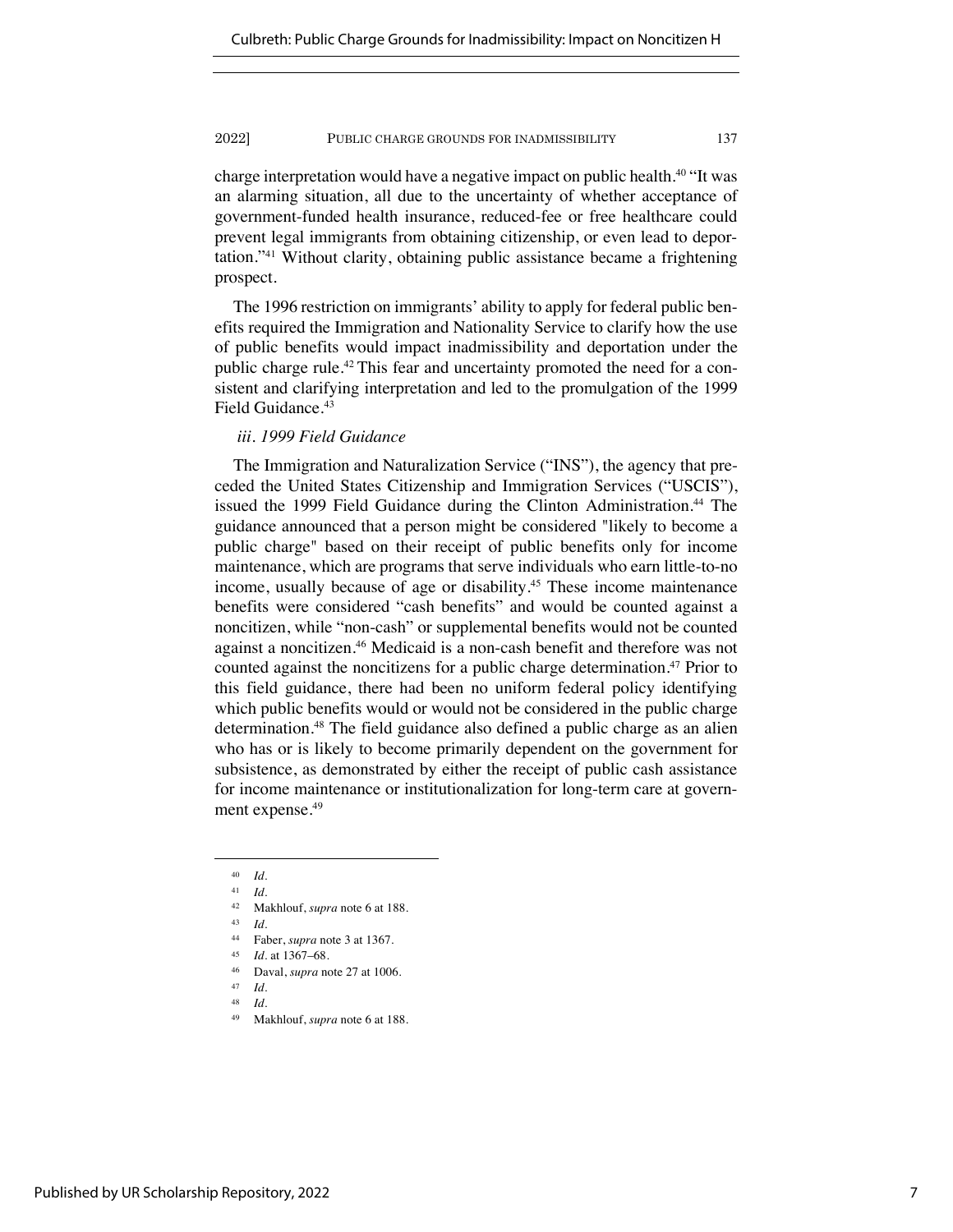Immigration officers began to consider the use of public benefits as a factor in the public charge determination, but only if an applicant had received Supplemental Security Income, cash assistance from TANF, or state or local cash assistance programs for income maintenance.50 INS instituted this policy after consulting with the Social Security Administration, the Department of Health and Human Services, and the Department of Agriculture, concluding that "non-cash benefits generally provide supplementary support in the form of vouchers or direct services to support nutrition, health, and living condition needs."51 The determination of what counted as a public benefit, and therefore counted against applicants, didn't explicitly exclude Medicaid by name, but de facto excluded it because Medicaid is a non-cash program.

## *iv. Trump Administration's Interpretation*

On October 10, 2018, the Department of Homeland Security released a Notice of Proposed Rulemaking that altered the public charge rule as it had been understood since the 1999 field guidance.<sup>52</sup> The proposed rule expanded the application of public charge inadmissibility in several ways: it now considered an applicant's enrollment in previously-excluded public benefit programs (notably non-emergency Medicaid) and identified certain characteristics as "heavily weighed" negative factors in the test.53 An analysis of the impact of the Trump administration's rule found that "ninety-four percent of noncitizens who entered the United States without lawful permanent resident status had at least one characteristic that would be weighed negatively under the proposed rule."54 The Trump administration rule altered the longstanding definitions of both public charge and public benefit – the new definition of public charge would move the definition from meaning primarily dependent on the government to now meaning any alien who receives one or more public benefits and expanded the types of public benefits that would be considered in determining if someone is a public charge.<sup>55</sup>

Under the Trump rule, past or current receipt of public assistance of any type by a visa applicant or a family member in a visa applicant's household could be considered when determining whether an applicant was likely to become a public charge.<sup>56</sup> The new rule's language made it possible for an immigration officer to deny entry to an applicant if an applicant had family

<sup>50</sup> *Id.*

<sup>51</sup> *Id.* 

<sup>52</sup> *Id.* at 177.

<sup>53</sup> *Id.*

<sup>54</sup> *Id.* at 178.

<sup>55</sup> Inadmissibility on Public Charge Grounds, 83 Fed. Reg. 51, 114 (Oct. 10, 2018).

<sup>56</sup> Jocelyn Cortez, *Public Charge: New Rules to Enforce an Old Immigration Hurdle*, 27 NEV. LAW. 12, 12–13 (2019).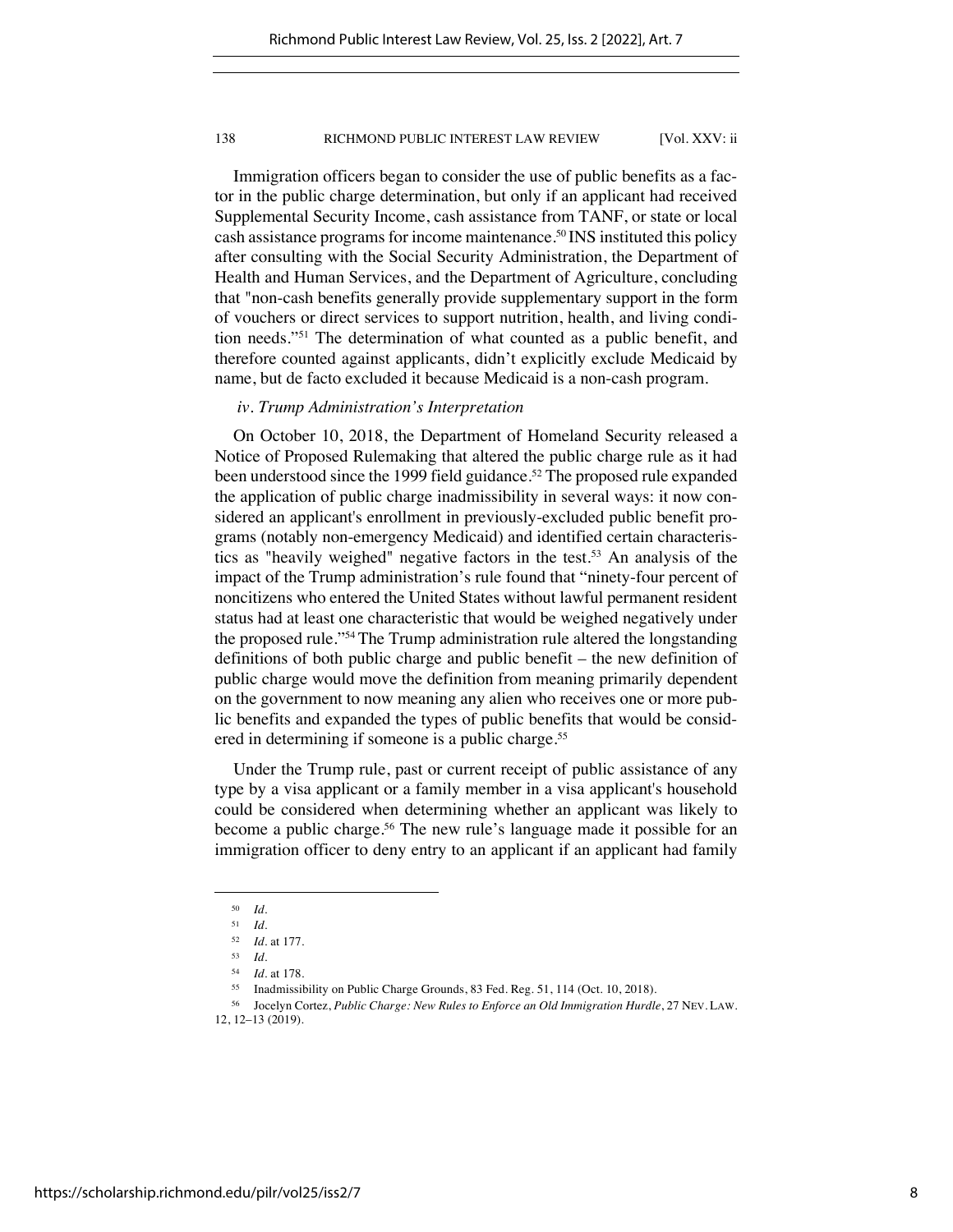members who relied on public benefits such as Medicaid, even if the family members in question were U.S. citizens.<sup>57</sup> Immigrant visa applications that were denied due to the public charge rule at consular posts quadrupled by the end of the 2018 fiscal year, demonstrating the impact of the public charge rule. <sup>58</sup>

The Trump rule also profoundly impacted enrollment in government-affiliated health insurance programs. An inherent problem with the Trump administration's interpretation of the public charge rule is that it leaves immigrants with a sense of uncertainty and fear that directly and negatively impacts their decisions about whether to obtain government health insurance coverage. At the time of the Trump administration's rule, commentators acknowledged this chilling effect, explaining that treating the past use of public health programs as a heavily weighted negative factor, and defining someone who uses health benefits as a public charge, meant that the regulations were expected to deter many immigrants, and citizens in mixed-status families, from accessing crucial health benefits to which they are legally entitled.<sup>59</sup> The adverse impact on public health stemmed from the climate of fear surrounding the consequences of accessing health insurance.

The Trump administration's interpretation of the public charge rule created fears among immigrant families about participating in Medicaid and CHIP.60 The American Public Health Association noted this very issue in its public comment submitted in response to the proposed rule, writing that the fear generated by this rule would put families in impossible situations where they would be forced to choose between keeping their families together or enrolling in programs to keep their families healthy.<sup>61</sup> When the rule went into effect, families suddenly faced the quandary of whether accessing Medicaid would lead to negative immigration consequences.

President Trump's public charge rule was scheduled to go into effect on October 15, 2019, but twenty-one states filed cases against the Trump administration, alleging violations of the Administrative Procedure Act ("APA").<sup>62</sup> These efforts were initially successful at delaying implementation while the

<sup>57</sup> *Id.* at 13.

<sup>58</sup> *Id.* 

<sup>59</sup> *See Health Coverage of Immigrants*, *supra* note 9 (stating that mixed-status families are defined as families where at least one member is an unlawfully present noncitizen and at least one member is lawfully present or a U.S. citizen). Mixed-status families are families where at least one member is an unlawfully present noncitizen and at least one member is lawfully present or a U.S. citizen.

<sup>60</sup> Wendy E. Parmet, *The Worst of Health: Law and Policy at the Intersection of Health & Immigration*, 16 IND. HEALTH L. REV. 211, 229 (2019).

<sup>61</sup> Louise Norris, *How Immigrants Can Obtain Health Coverage*, HEALTHINSURANCE.ORG (Jul. 1, 2021), https://www.healthinsurance.org/obamacare/how-immigrants-are-getting-health-coverage/.

<sup>62</sup> Makhlouf, *supra* note 6 at 200.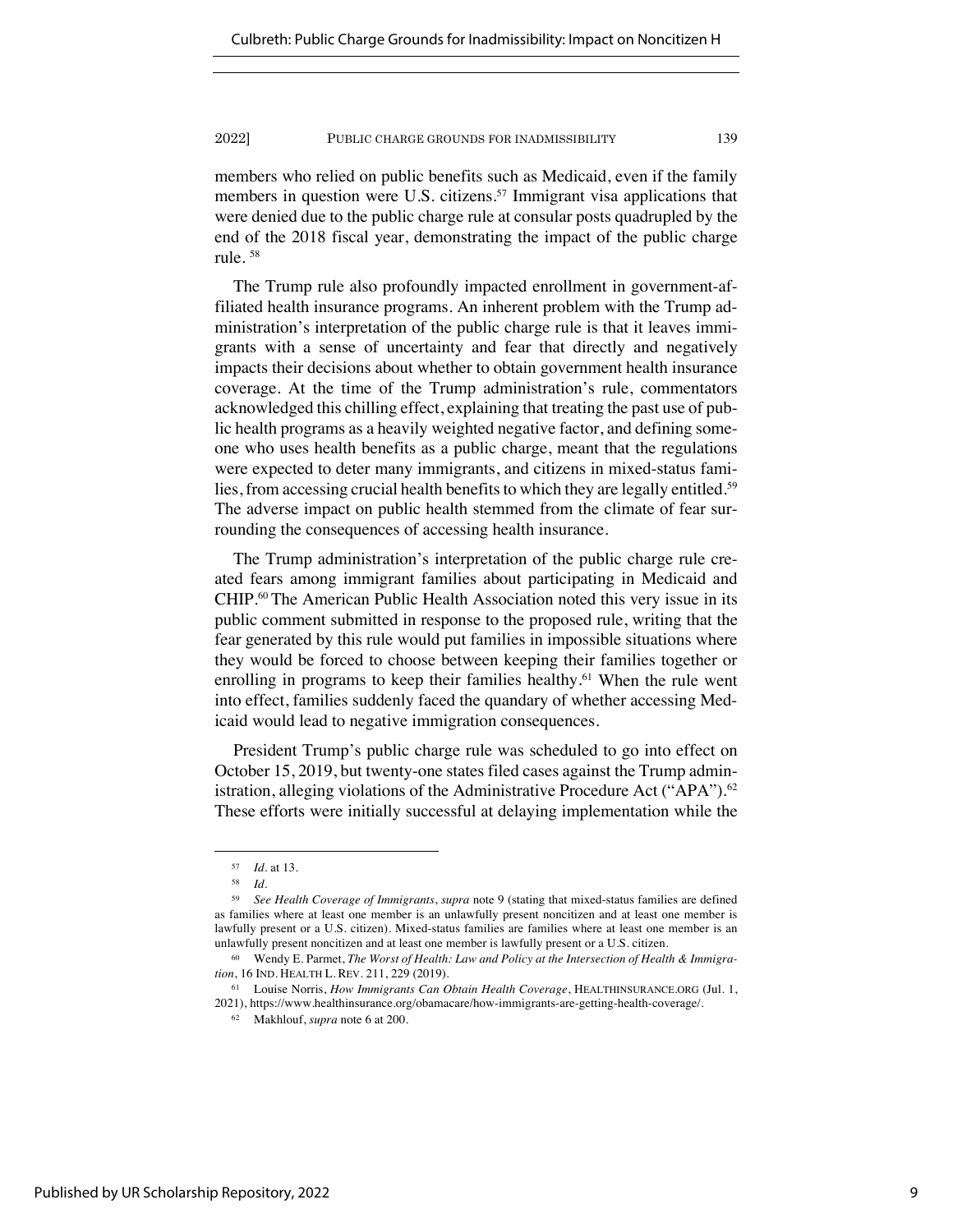cases were pending, with federal judges in California, Maryland, New York, and Illinois issued injunctions against the rule's enforcement.63 However, on February 21, 2020, the Supreme Court lifted the injunction in Illinois (the last injunction in place), which allowed for the rule's enforcement nationwide.<sup>64</sup> As the Supreme Court only ruled on the injunctions and not the merits of the case, the lawsuits remained active, though.65 There were also public healthrelated lawsuits brought by attorneys general.<sup>66</sup> On July 29, 2020, the United States District Court of New York enjoined implementation of the new public charge rule because of the national health emergency caused by COVID-19.67 The Northern District of Illinois struck down the Trump administration's public charge rule on November 2, 2020, for violating the APA, and the next day the Seventh Circuit Court of Appeals stayed that decision pending its appeal.<sup>68</sup>

### *v. Return to Narrower Interpretation Under Biden*

On March 9, 2021, the Department of Homeland Security, now under the Biden administration, announced that they would no longer defend the Trump administration's public charge rule in court.<sup>69</sup> That same day, Biden's Justice Department announced its alignment with states who were challenging the public charge rule.70 The Supreme Court then dismissed the pending appeal from Illinois for mootness.<sup>71</sup> Currently, the Department of Homeland Security and the United States Citizenship and Immigration Services have returned to using the 1999 Field Guidance.72

Although President Biden is not enforcing the Trump administration's public charge rule, it remains a permissible interpretation of the public charge grounds for inadmissibility for future administrations. <sup>73</sup> As a result, the

<sup>63</sup> Morse & Goldberg, *supra* note 2; *Public Charge Litigation*, CTR. FOR PUB. REPRESENTATION (Mar. 9, 2021), https://medicaid.publicrep.org/feature/public-charge-litigation/.

<sup>64</sup> Morse & Goldberg*, supra* note 2.

<sup>65</sup> *Id.* 

<sup>66</sup> *Id.*

<sup>67</sup> *See, e.g.,* Press Release, Xavier Becerra, Attorney General, *Attorney General Becerra Secures Appellate Court Victory in Lawsuit Challenging Trump Administration Public Charge Rule*, CAL. DEP'T OF JUST. (Dec. 2, 2020), https://oag.ca.gov/news/press-releases/attorney-general-becerra-secures-appellate-court-victory-lawsuit-challenging.

<sup>68</sup> Morse & Goldberg, *supra* note 2.

<sup>69</sup> *Id.* 

<sup>70</sup> *DHS Secretary Statement on the 2019 Public Charge Rule*, DEP'T OF HOMELAND SEC. (Mar. 9, 2021), https://www.dhs.gov/news/2021/03/09/dhs-secretary-statement-2019-public-charge-rule.

<sup>71</sup> Pete Williams, *Biden Administration Ditches Trump Plan to Limit Immigration for those Financially Dependent on Government*, NBC NEWS (Mar. 9, 2021), https://www.nbcnews.com/politics/supreme-court/biden-administration-ditches-trump-plan-limit-immigration-financially-dependentn1260239.

<sup>72</sup> Morse & Goldberg, *supra* note 2.

<sup>73</sup> *Public Charge,* U.S. CITIZENSHIP AND IMMIGR. SERVS., https://www.uscis.gov/green-card/greencard-processes and-procedures/public-charge.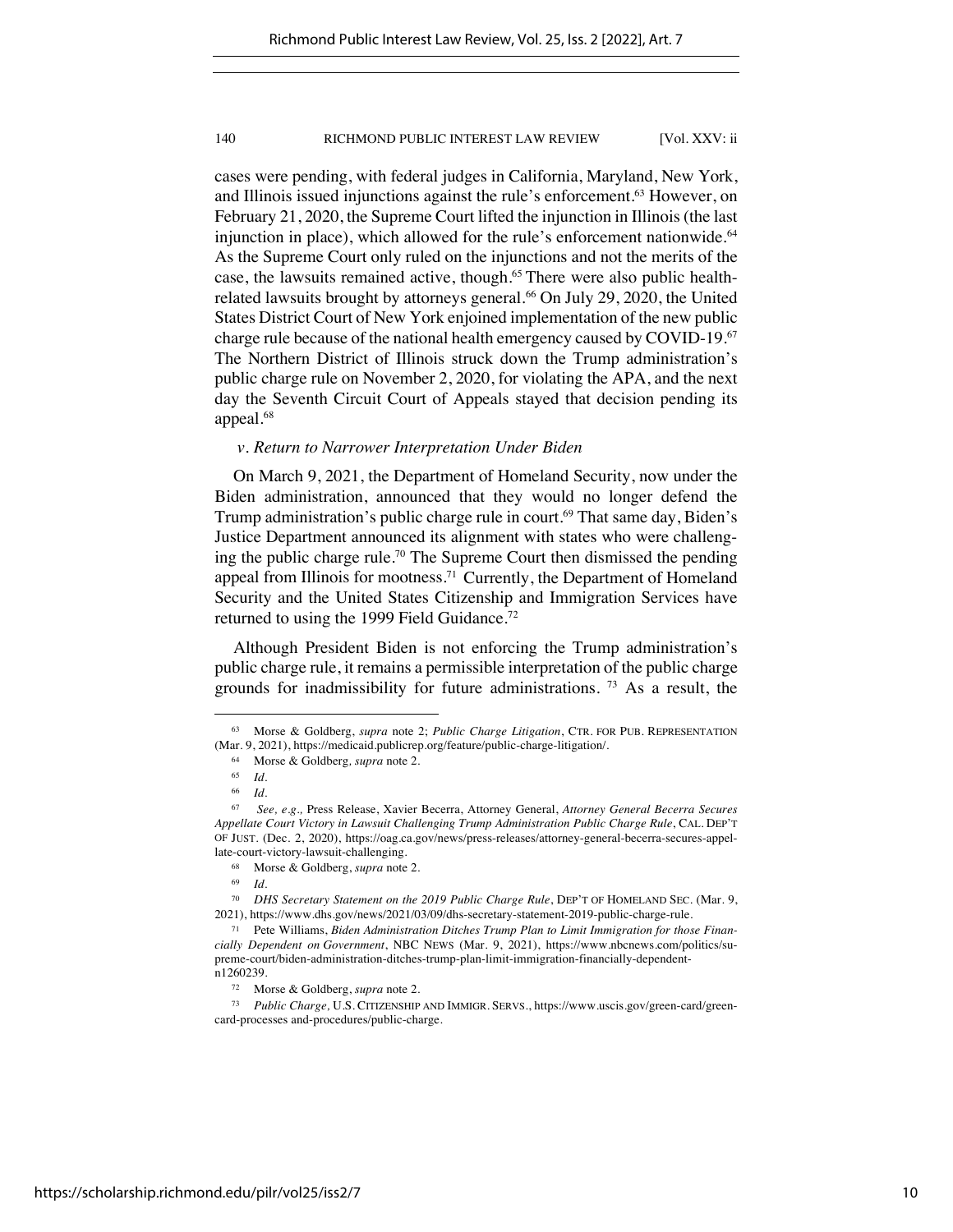chilling effect from the Trump administration's rule is bound to be long-lasting, due to a legitimate fear that a future administration could return to the Trump era rule and find that past usage of Medicaid should be included in the public charge determination.

## *B. Health Insurance Options for Noncitizens*

Lawfully present noncitizens have a number of healthcare options, though some are impractical for many immigrants and their families. They can participate in Medicaid if they are income-eligible, can purchase private health insurance through the ACA marketplace, or can access health insurance through employer-based coverage. Each health-insurance option has important limitations, and none entirely addresses the problem. Medicaid has the added impediment of triggering fear because of the public charge grounds for inadmissibility, private ACA insurance has critical barriers, and employer-based insurance doesn't reach many noncitizens.

## *i. Medicaid*

In order to get Medicaid and CHIP coverage, many qualified noncitizens (such as many lawful permanent residents or green card holders) must wait five years before they can apply.74 CHIP provides low-cost health insurance for children in families that earn too much money to qualify for Medicaid but have trouble purchasing private insurance.<sup>75</sup> Every state offers CHIP coverage, and applicants can apply any time of the year, with coverage beginning immediately.76 There is a waiting period for eligibility, but once eligible for CHIP, applicants can then apply at any time.<sup>77</sup> There are exceptions to this waiting period for refugees and asylees, but the general rule is that qualified noncitizens must wait five years before applying for Medicaid or CHIP. <sup>78</sup> However, even those who have waited the five years or are part of an exception group often remain uninsured.79

When the Trump administration rule was adopted, policy experts warned that the new public charge rule would cause 2.1 to 4.9 million enrollees to

<sup>74</sup> Sophia Tareen & Jessica Gresko, *Biden Administration Won't Defend Trump Immigration Rule*, ASSOCIATED PRESS (Mar. 9, 2021), https://apnews.com/article/supreme-court-trump-immigrationcasedb42f1db13f8f4f82befdbf880656a6e.

<sup>75</sup> *Coverage for Lawfully Present Immigrants*, *supra* note 17.

<sup>76</sup> *Children's Health Insurance Program (CHIP)*, HEALTHCARE.GOV, https://www.healthcare.gov/glossary/childrens-health-insurance-program-chip/ (last visited Mar. 15, 2022).

<sup>77</sup> *Id.*

<sup>78</sup> *5 Questions About the Health Insurance Marketplace, Answered!* (Mar. 3, 2021), BENEFITS.GOV, https://www.benefits.gov/news/article/419.

<sup>79</sup> *Coverage for Lawfully Present Immigrants*, *supra* note 17.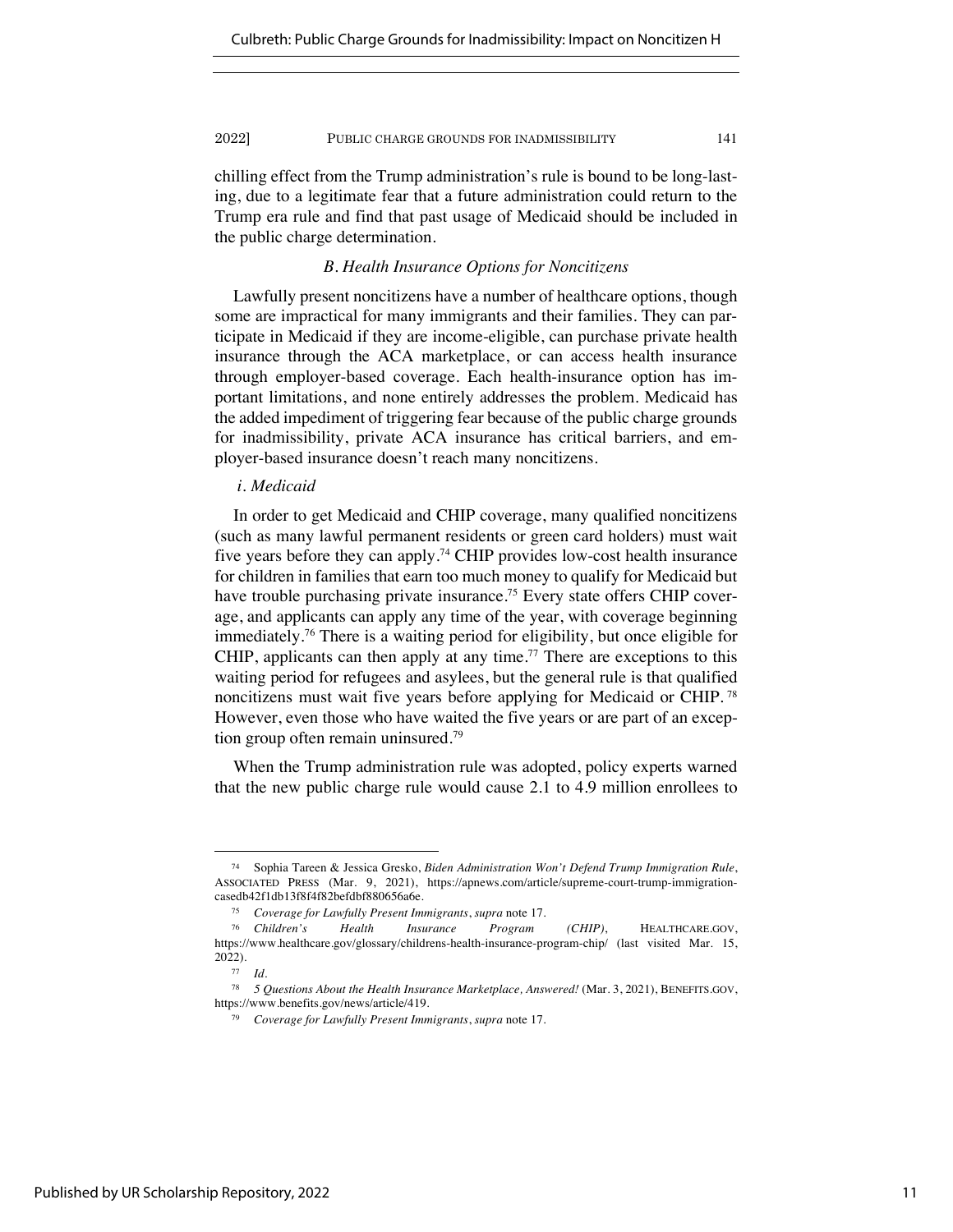leave Medicaid and CHIP.<sup>80</sup> The California Health Care Foundation estimated that between 700,000 and 1.7 million children in need of medical attention would disenroll from Medicaid or CHIP. <sup>81</sup> Even many immigrants and citizens who are *not* subject to the public charge determination were expected to disenroll from Medicaid and CHIP, "as past experience with laws limiting coverage for immigrants suggest that the chill effect can extend far beyond those who are directly affected."82 This could potentially be attributable to those in mixed-status households who did not want to jeopardize household members' public charge determination.

## *ii. Affordable Care Act*

Noncitizens who are lawfully present in the United States are eligible to participate in the Affordable Care Act exchanges (the health insurance marketplace) and receive the premium tax credit and cost-sharing subsidies available to people who purchase insurance through an exchange.<sup>83</sup> For purposes of the ACA, "lawfully present" has been defined via regulations and includes LPRs, asylees, refugees, and certain other classifications under the Immigration and Nationality Act.<sup>84</sup> In order to purchase insurance through an exchange, a noncitizen is expected to be lawfully present for the entire period of health coverage, meaning that when noncitizens apply, they will be expected to prove immigration status. <sup>85</sup> The Affordable Care Act helps purchasers pay for health insurance by providing two types of tax credits based on household income.<sup>86</sup> The ACA provides premium tax credits that help reduce the cost of health insurance premiums and cost-sharing reductions that limit the cost of copayments, coinsurance, and deductibles.<sup>87</sup> Lawfully present immigrants can purchase coverage through the ACA Marketplaces and can receive subsidies for this coverage.<sup>88</sup> These subsidies are available to people with incomes from 100% to 400% of the federal poverty line who are not eligible for other coverage.<sup>89</sup> In addition, lawfully present immigrants with incomes below 100% of the federal poverty line may receive subsidies if they

<sup>80</sup> Robin Rudowitz et al., *A Closer Look at the Remaining Uninsured Population Eligible for Medicaid and CHIP* (Feb. 22, 2016), KAISER FAM. FOUND., https://www.kff.org/uninsured/issue-brief/acloser-look-at-the-remaining-uninsured-population-eligible-for-medicaid-and-chip/.

<sup>81</sup> Parmet, *supra* note 60 at 229.

 $rac{82}{83}$  *Id.* 

Wendy E. Parmet, *The Worst of Health: Law and Policy at the Intersection of Health & Immigration*, 16 IND. HEALTH L. REV. 211, 229 (2019).

<sup>84</sup> ALISON SISKIN & ERIKA K. LUNDER, CONG. RSCH. SERV., R43561, TREATMENT OF NONCITIZENS UNDER THE ACA (2016).

<sup>85</sup> *Id.*

<sup>86</sup> *Id.*

<sup>87</sup> Fatma E. Marouf, *Alienage Classifications and the Denial of Health Care to Dreamers*, 93 WASH. UNIV. L. REV. 1271, 1278 (2016).

<sup>88</sup> *Id.* at 1278–79.

<sup>89</sup> *Health Coverage of Immigrants*, *supra* note 9.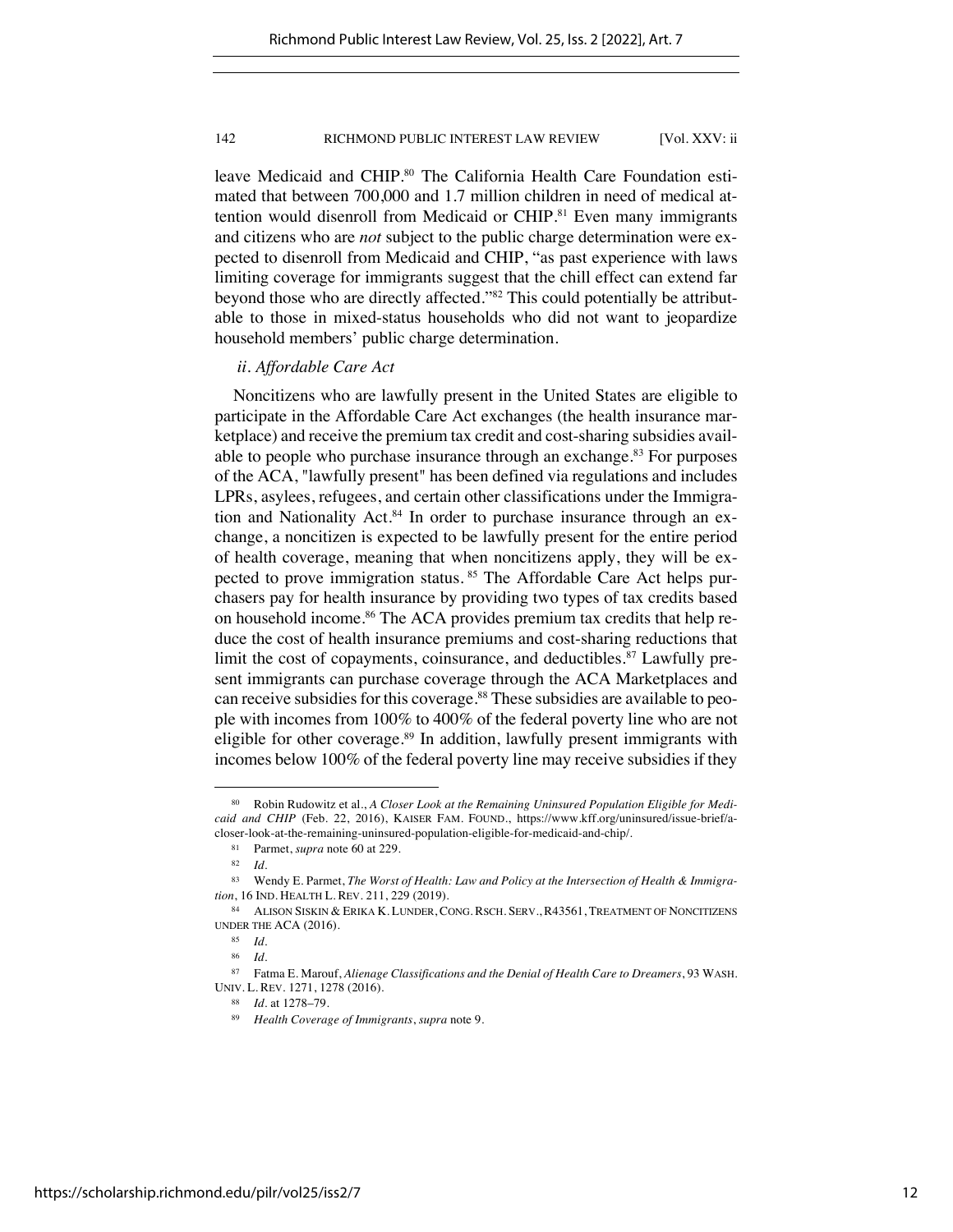are ineligible for Medicaid due to immigration status.<sup>90</sup>

To be eligible for premium tax credits and cost-sharing subsidies, which are critical in helping defray the cost of the insurance, the applicant must file a tax return.91 The system checks the Social Security Administration ("SSA") records and if SSA can confirm that the person is a citizen, then the check stops at that point.<sup>92</sup> However, if the applicant is a noncitizen in the SSA records, the system checks against Department of Homeland Security records to ensure that the noncitizen is lawfully present.<sup>93</sup> The law sets out specific rules for calculating the credits and subsidies for mixed-status families: any family members who are not lawfully present don't factor into the calculation of the credits and subsidies. <sup>94</sup>

There are numerous barriers to enrollment under the Affordable Care Act, including incorrectly assigned ineligibility. Many lawfully present individuals who are not eligible for Medicaid based on their immigration status are incorrectly found ineligible for premium tax credits even though they are eligible.<sup>95</sup> The Department of Health and Human Services knows of this issue and continues to try to find a solution to this problem.<sup>96</sup> Another barrier stems from the application process itself. If an applicant doesn't speak or read English well, the forms and notices could be too difficult to read or too burdensome to get translated.<sup>97</sup>

Medicaid provides more comprehensive benefits than private ACA insurance and does so at a significantly lower out-of-pocket cost to the enrollees,<sup>98</sup> meaning ACA marketplace insurance can often be an unaffordable option, too. Even under the ACA, many people who are eligible for tax credits cite the high cost of insurance as the main reason they don't have health insurance coverage.99 In 2019, nearly three-quarters of adults without insurance said that they were uninsured because the price of obtaining health insurance was not feasible.100 Further, studies comparing Medicaid with marketplace

<sup>90</sup> *Id.* 

<sup>91</sup> *Id.* 

<sup>92</sup> SISKIN & LUNDER, *supra* note 84.

<sup>93</sup> *Id.*

<sup>94</sup> *Id.*

<sup>95</sup> *Id.*

<sup>96</sup> GEO. UNIV. HEALTH POL'Y INST. ET AL., ASSISTING FAMILIES THAT INCLUDE IMMIGRANTS 3 (n.d.).

<sup>97</sup> *Id.*

<sup>98</sup> SUBSTANCE ABUSE AND MENTAL HEALTH SERVICES ADMINISTRATION, WHAT IMMIGRANTS AND REFUGEES NEED TO KNOW ABOUT THE AFFORDABLE CARE ACT (ACA) 5 (n.d.).

<sup>99</sup> HANNAH KATCH ET AL., CTR. ON BUDGET AND POL'Y PRIORITIES, FREQUENTLY ASKED QUESTIONS ABOUT MEDICAID 1 (2019), https://www.cbpp.org/research/health/frequently-asked-questions-about-medicaid.

<sup>100</sup> Tolbert, *supra* note 20.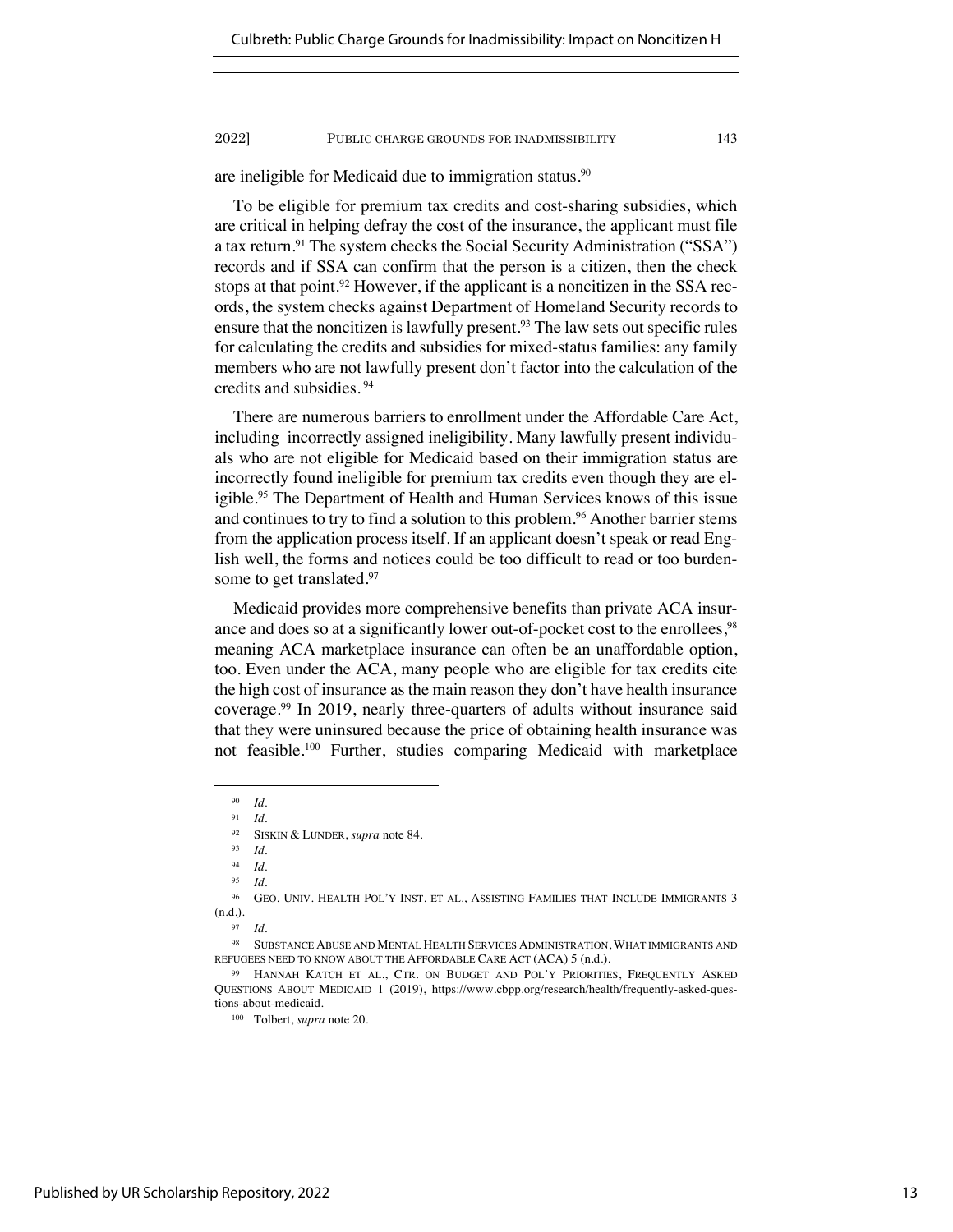insurance have shown that Medicaid coverage is substantially less costly to both Medicaid beneficiaries and society at large.<sup>101</sup>

Even under the Trump administration's expansive public charge rule, the ACA should not be implicated. However, lawfully present noncitizens eligible for ACA credits could worry that accessing those benefits might trigger the public charge rule. Further, family members of those lawful immigrants also worry that if they obtain insurance through the ACA, they might trigger the rule for their family members. This barrier to ACA participation for those eligible is the fear over "whether enrolling in government-assisted health coverage will cause immigration authorities to deny a family member's green card on 'public charge' grounds."102 The fact that Medicaid is an entirely separate health insurance scheme and is not related to purchasing insurance through the Affordable Care Act marketplace isn't always clear and understood. The ACA was never relevant to the public charge rule; while it is a public benefit, it is in the form of a tax credit to assist in purchasing private health insurance option. Tax credits available to all have never been considered under the public charge rule, even under the Trump policy.<sup>103</sup> However, the idea of receiving a public benefit of any kind can dissuade noncitizens from obtaining ACA health insurance, especially since the application asks about immigration status.

The fear that the ACA may trigger the public charge rule is partially attributable to insufficient information-sharing with eligible individuals due to a lack of funding and outreach. The Trump administration cut over \$26 million in funding from the Affordable Care Act outreach program, which helps people sign up for health insurance and explains what the ACA is and what it covers.104 The Affordable Care Act is meant to provide a pathway to coverage for lawfully present immigrants when their immigration status does not allow them to qualify for Medicaid.<sup>105</sup> However, the fear of the ACA triggering the public charge grounds for inadmissibility has a negative effect on this alternative health insurance pathway. For many noncitizens with income in excess of the Medicaid eligibility threshold, the ACA marketplace or

<sup>101</sup> *Id.*

<sup>102</sup> *See* Heidi Allen et al., *Comparison of Utilization, Costs, and Quality of Medicaid vs Subsidized Private Health Insurance for Low-Income Adults*, J. AM. MED. ASS'N (Jan. 5, 2021), https://jamanetwork.com/journals/jamanetworkopen/fullarticle/2774583 (noting in-depth discussion of the comparison of utilization, costs, and quality of Medicaid vs. Marketplace insurance).

<sup>103</sup> GEO. UNIV. HEALTH POL'Y INST. ET AL., *supra* note 96 at 1.

<sup>104</sup> Ken Alltucker, *Trump Administration Slashes Funding for Obamacare Outreach Program*, USA TODAY (July 10, 2018), https://www.usatoday.com/story/news/nation/2018/07/10/obamacare-cuts-meangroups-have-less-sign-up customers/773728002/.

<sup>105</sup> *Tax Credits are Not Considered in Public Charge Determinations*, PROTECTING IMMIGRANT FAMILIES (Apr. 2020), https://protectingimmigrantfamilies.org/wp-content/uploads/2020/04/publiccharge-VITA-Guide-updated-2020-04-23.pdf.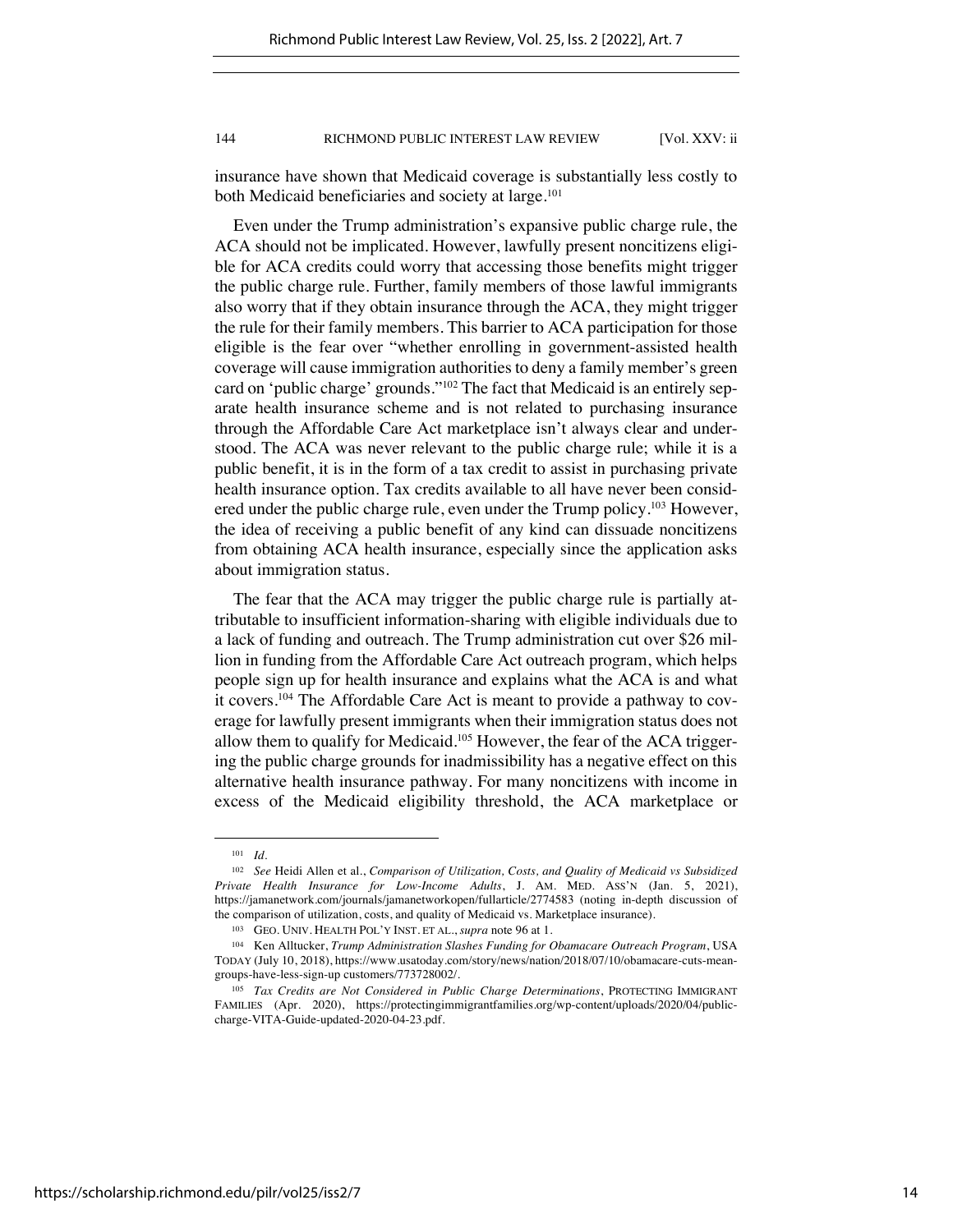employer-based coverage remain their only options. Statutorily carving out health insurance from the public charge grounds for inadmissibility will not fix all the current issues with the ACA marketplace, but doing so would alleviate some of the fears felt by mixed-status families by removing the fear of triggering public charge inadmissibility.

Although the Affordable Care Act is a viable option for many noncitizens, the barriers to enrollment mean that it isn't a perfect solution to the uninsured noncitizen problem. Eligible lawful noncitizens are not taking advantage of the credits in part due to fear of later retribution or enforcement action. The fear and uncertainty created by the public charge rule means that noncitizens are not only afraid to enroll in Medicaid but are also fearful to get coverage through the ACA, especially in mixed-status households.

## *iii. Employer-Based Coverage:*

Employer-based coverage doesn't help many noncitizen employees. Native-born adults have higher rates of employer-sponsored insurance compared to foreign-born adults.<sup>106</sup> Coverage through an employer-sponsored health plan is dependent on several conditions. First, the adult must work (or have a spouse who works), and the nature of a person's employment has important implications for private health insurance coverage.107 Second, nonelderly noncitizens are more likely than nonelderly citizens to be low-income because they are often employed in low-wage jobs and industries, and these low-wage jobs are less likely to offer employer-sponsored coverage.<sup>108</sup> Third, many low-wage workers are pushed to part-time status by employers evading the ACA's mandate requiring medium and large employers to provide health insurance to full-time employees.109 Noncitizens are more likely than citizens to be self-employed, less likely to work at firms with more than 100 employees, and less likely to be unionized.110

Fifth, unionized workers are more likely to have health insurance coverage than non-unionized workers, and noncitizens have lower union membership than citizens.111 These five factors all negatively impact the availability of employer-based health insurance to noncitizens.<sup>112</sup> Therefore, crafting a solution around employment-based health insurance coverage will not

<sup>106</sup> GEO. UNIV. HEALTH POL'Y INST., *supra* note 96 at 3.

<sup>107</sup> Thomas C. Buchmueller et al., *Immigrants and Employer-Sponsored Health Insurance*, 42 HEALTH SERVS. RSCH. 286, 287 (2007).

<sup>108</sup> *Id.* at 289.

<sup>109</sup> *Health Coverage of Immigrants*, *supra* note 9.

<sup>110</sup> Ben Casselman, *Yes, Some Companies Are Cutting Hours In Response to 'Obamacare'*, FIVETHIRTYEIGHT (Jan. 13, 2015), https://fivethirtyeight.com/features/yes-some-companies-are-cuttinghours-in-response-to-obamacare/.

<sup>111</sup> Buchmueller*, supra* note 107 at 295.

<sup>112</sup> *Id.*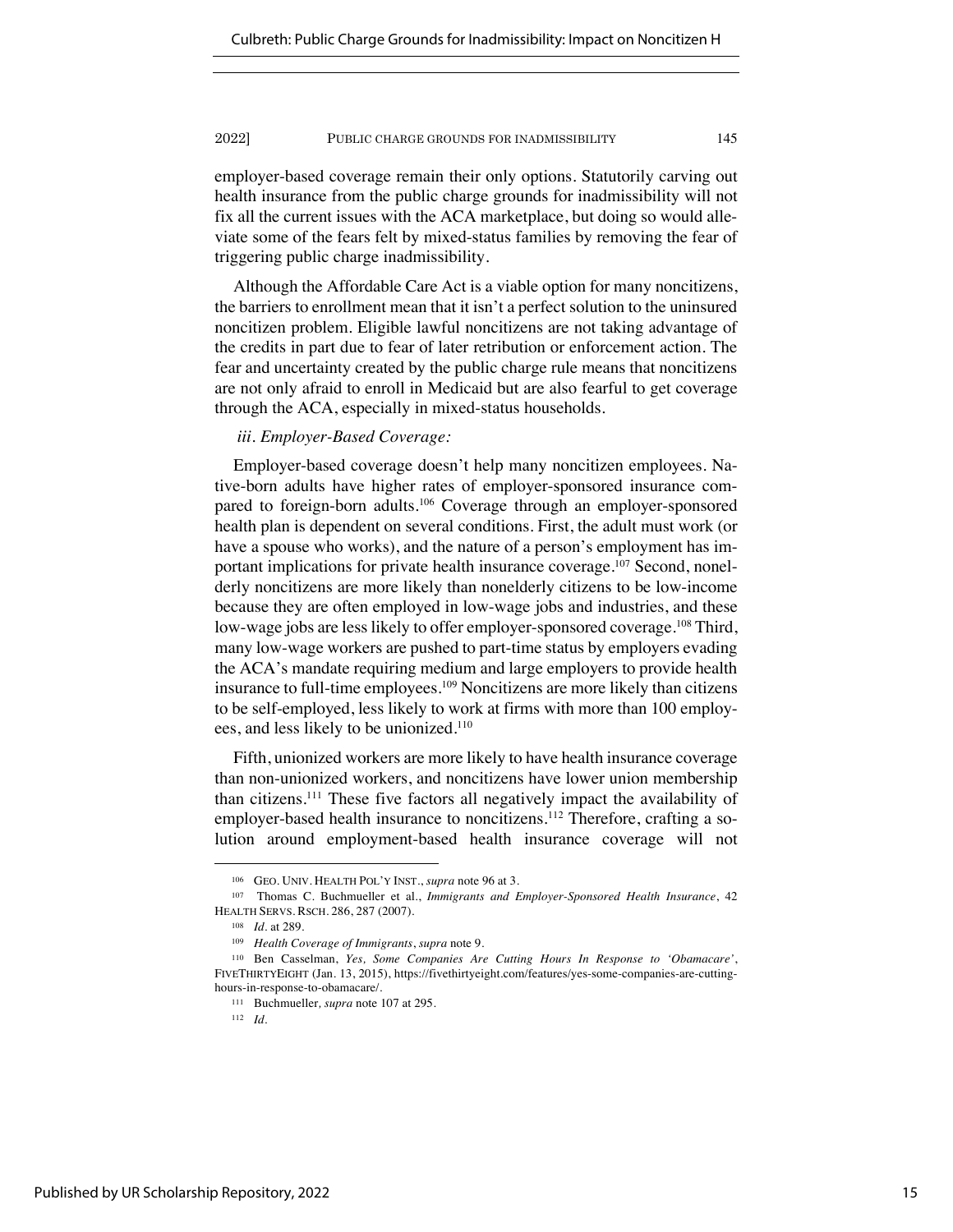adequately address the uninsured immigrant problem.

## *C. Scope of the Uninsured Lawful Immigrant Problem*

Noncitizens are significantly more likely than citizens to lack health insurance.113 Many individuals who are eligible for Medicaid are not opting in. Further, many individuals who are not eligible for Medicaid, but are eligible for ACA tax credits or subsidies are also not opting into the ACA marketplace. Of all the uninsured lawfully present noncitizens in 2018, almost three-quarters were eligible for ACA coverage (either via Medicaid or ACA tax credit subsidies). 27% of those people were eligible for Medicaid and CHIP but didn't opt-in.114 This trend is also seen under the ACA; 47% of noncitizens eligible for ACA coverage were eligible for ACA tax credit subsidies but didn't take the support.<sup>115</sup>

Congress included a provision in the ACA that allows recent immigrants to receive subsidies in the exchange even if their income is below the 100% federal poverty line cutoff that applies to citizens because Medicaid generally isn't available to recent immigrants until they have been lawfully present in the U.S. for five years.<sup>116</sup> Low-income, lawfully present immigrants – who would be eligible for Medicaid based on income, but are barred from Medicaid because of their immigration status – are able to enroll in plans through the exchange during the five years when they cannot use Medicaid.117 Congress actively tried to ensure that there would be no coverage gap for recent immigrants, but it didn't anticipate that noncitizens wouldn't take advantage of the health coverage options due to the Trump administration's public charge rule.<sup>118</sup>

A community's overall resilience in the face of a contagious disease outbreak is only as strong as those with the least protection – the uninsured.<sup>119</sup> When the United States constructs barriers for immigrants to access to health insurance, it causes them to delay treatment, which shifts costs to U.S. safety net providers.120 Increasing noncitizen health insurance is critical, and the Trump administration regulation had and continues to have detrimental impacts on noncitizen health insurance coverage. Increasing health insurance coverage leads to a healthier population overall. Healthier immigrants are able to get preventative care, which is less expensive than emergency care,

<sup>113</sup> *Id.*; Casselman, *supra* note 110; *Health Coverage of Immigrants*, *supra* note 9.

<sup>114</sup> *Health Coverage of Immigrants*, *supra* note 9.

<sup>115</sup> *Id.*

<sup>116</sup> *Id.*

<sup>117</sup> Norris, *supra* note 60.

<sup>118</sup> *Id.*

<sup>119</sup> *Id.*

<sup>120</sup> Price, *supra* note 38 at 236.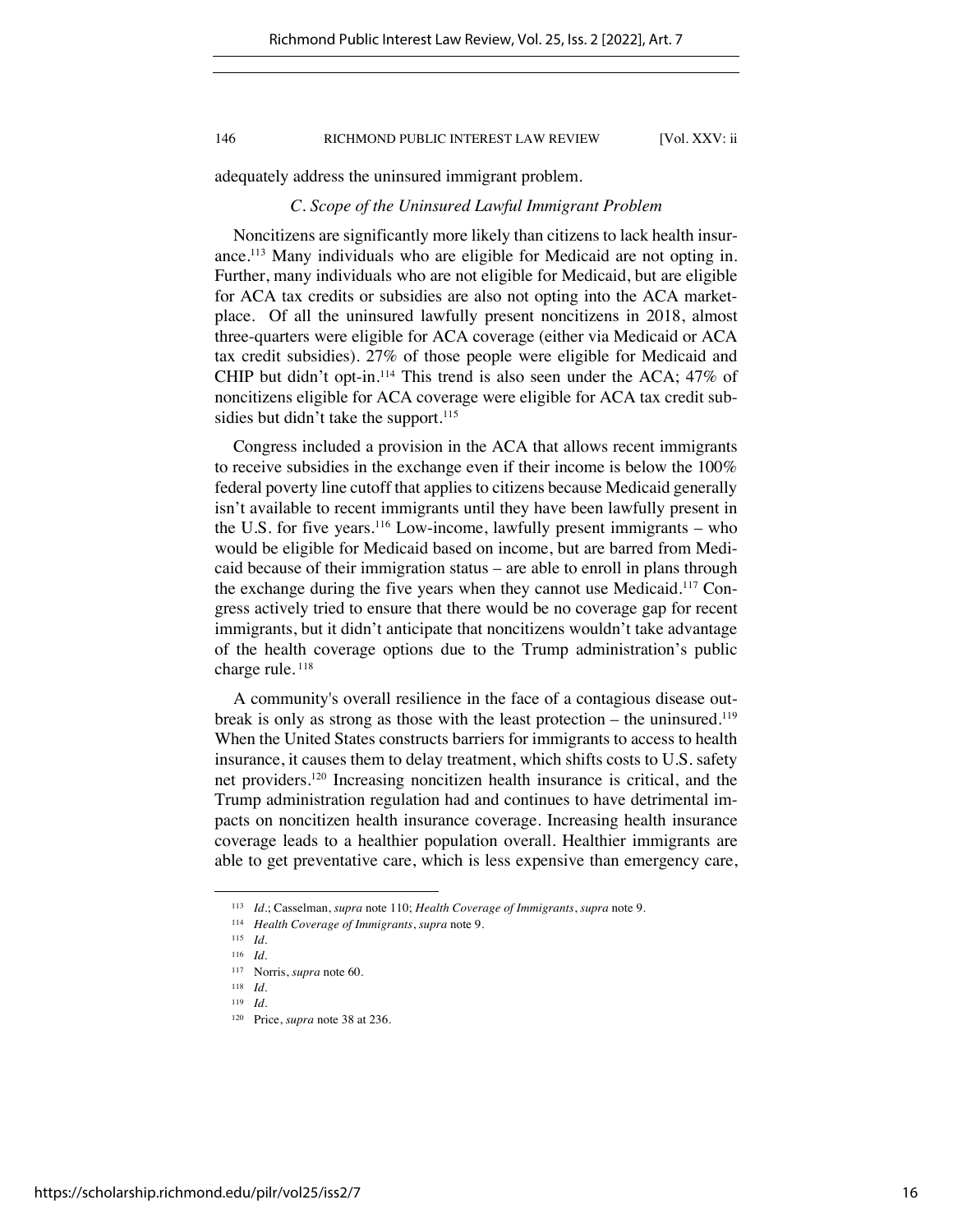and expensive emergency care for the uninsured is worse for the country as a whole.121 Healthier immigrants also protect public health, pay taxes, and support the economy. Increasing the number of eligible and qualified noncitizens who receive health insurance will have a positive impact on the U.S. economy, public health, and the nation overall.

## II. POLICY PROPOSAL

Congress must exclude health insurance from being considered in the public charge grounds for inadmissibility. Such a revision would prevent the public charge grounds for inadmissibility from being interpreted to apply to public, private, or government-subsidized health insurance. This includes but is not limited to Medicaid, Medicare, and Affordable Care Act tax credits and subsidies.

Statutory revision is essential to ensuring that immigrants opt in to crucial Medicaid and ACA insurance benefits without fear of future immigration consequences. President Biden's abandonment of the Trump administration rule is helpful, but it is not a permanent fix.122 Reverting to the 1999 Guidance or proposing a Rule that excludes Medicaid consideration are short-term solutions, but differing interpretations swing back and forth with political changes and perpetuate the uncertainty and fear noncitizens feel around obtaining health care coverage. So long as regulatory agencies have the ability to alter their interpretation of the statute, these rules may be overturned by future administrations. Thus, Congress must permanently amend the Act.

Altering the Immigration and Nationality Act to prohibit the consideration of health insurance in the inadmissibility determination is critical to halting the chilling effect that the Trump administration rule had and continues to have on health insurance enrollment. Without Congressional action, the confusion, fear, and chilling effect on health insurance fueled by the Trump administration's interpretation will not abate.<sup>123</sup> Policy experts estimate that as many as 3.2 million fewer noncitizens may not receive Medicaid because of the Trump administration's rule, and the resulting loss of Medicaid coverage could lead to as many as 4,000 excess deaths every year.<sup>124</sup> Access to comprehensive, quality health care services and health insurance is imperative to

<sup>121</sup> Parmet, *supra* note 60 at 57.

<sup>&</sup>lt;sup>122</sup> Drew Calvert, *Who Bears the Cost of the Uninsured? Nonprofit Hospitals.*, KELLOGGINSIGHT (June 22, 2015), https://insight.kellogg.northwestern.edu/article/who-bears-the-cost-of-the-uninsurednonprofit-hospitals.

<sup>123</sup> *Public Charge,* U.S. CITIZENSHIP & IMMIGR. SERVS., https://www.uscis.gov/green-card/greencard-processes- and-procedures/public-charge (last visited Sept. 18, 2021).

<sup>124</sup> Shanzeh Daudi, Comment, *Choosing Between Healthcare and a Green Card: The Cost of Public Charge*, 70 EMORY L.J. 201, 201 (2020).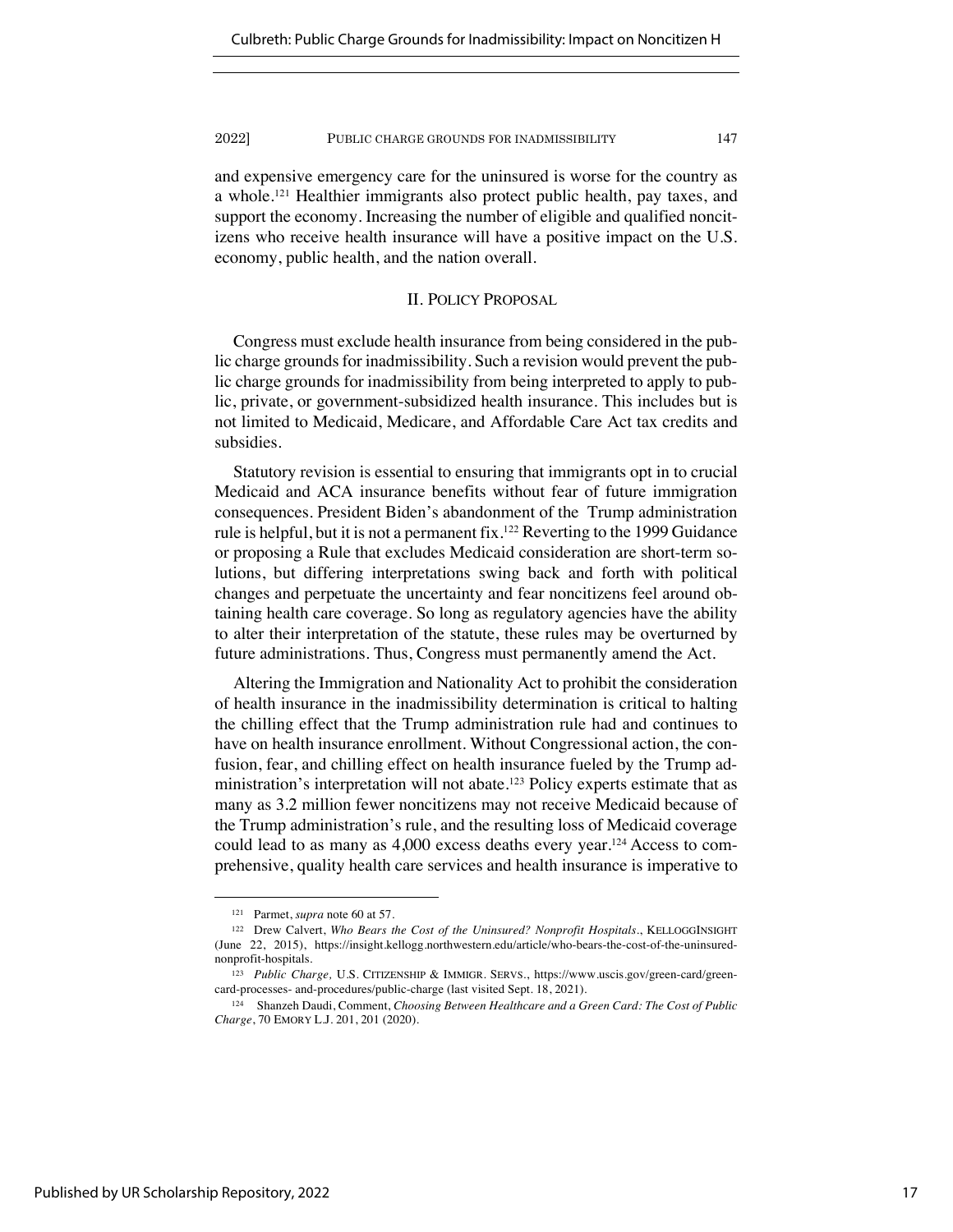promoting and maintaining health, preventing and managing disease, reducing disability and premature death, and achieving health equity.125

## *A. Removing Health Insurance from the Public Charge Rule*

The Trump administration's public charge rule had a chilling effect, but it certainly wasn't an isolated historical incident, as demonstrated by the consequences of PRWORA. Without the confidence to access programs such as Medicaid, noncitizens could react similarly to the welfare reform in 1996, when the confusion and fear led to significant, widespread negative public health consequences.<sup>126</sup> The Immigration and Nationality Act needs to be amended to explicitly remove publicly sponsored health insurance, which would improve public health by improving insurance access without fear of future reprisal.

If enrolling in Medicaid remains can result in being deemed a public charge, noncitizens will remain incentivized to refrain from enrolling in certain benefits, including health care coverage.127 A potential look-back period means that current Medicaid enrollment is not the only thing that matters; there is potentially concern about whether noncitizens have enrolled in Medicaid any time in the past.128 Whether or not to get health care coverage will remain a trying decision for families. The best way to address this is to carve out health insurance, both publicly sponsored and private, from the public charge grounds for inadmissibility entirely.

Even when the court injunctions were in place, halting the Trump administration's interpretation of the public charge rule, noncitizen families were not able to breathe easily.129 Permanently altering the public charge grounds for inadmissibility will address the fear and uncertainty about future rules and slow down the disenrollment in health insurance programs, as lawful immigrants will be able to obtain Medicaid and other insurance options without fear. While such a revision will only impact a discrete group of people directly (those who are lawfully present and legally eligible for Medicaid), its significance and impact will be felt broadly, and it will adequately address specific concerns raised by healthcare organizations and noncitizen families following the proposal of the 2019 public charge rule.<sup>130</sup>

The effects are not limited to just those lawfully present and legal eligible

<sup>125</sup> *Id.* at 224.

<sup>126</sup> *Access to Health Services*, OFF. OF DISEASE PREVENTION AND HEALTH PROMOTION, https://www.healthypeople.gov/2020/topics-objectives/topic/Access-to-Health-Services (last visited Apr. 7, 2021).

<sup>127</sup> Daudi, *supra* note 124 at 223 nn.142–43.

<sup>128</sup> Makhlouf, *supra* note 6 at 200 n.153.

<sup>129</sup> *Health Coverage of Immigrants*, *supra* note 9.

<sup>130</sup> Daudi, *supra* note 124 at 226.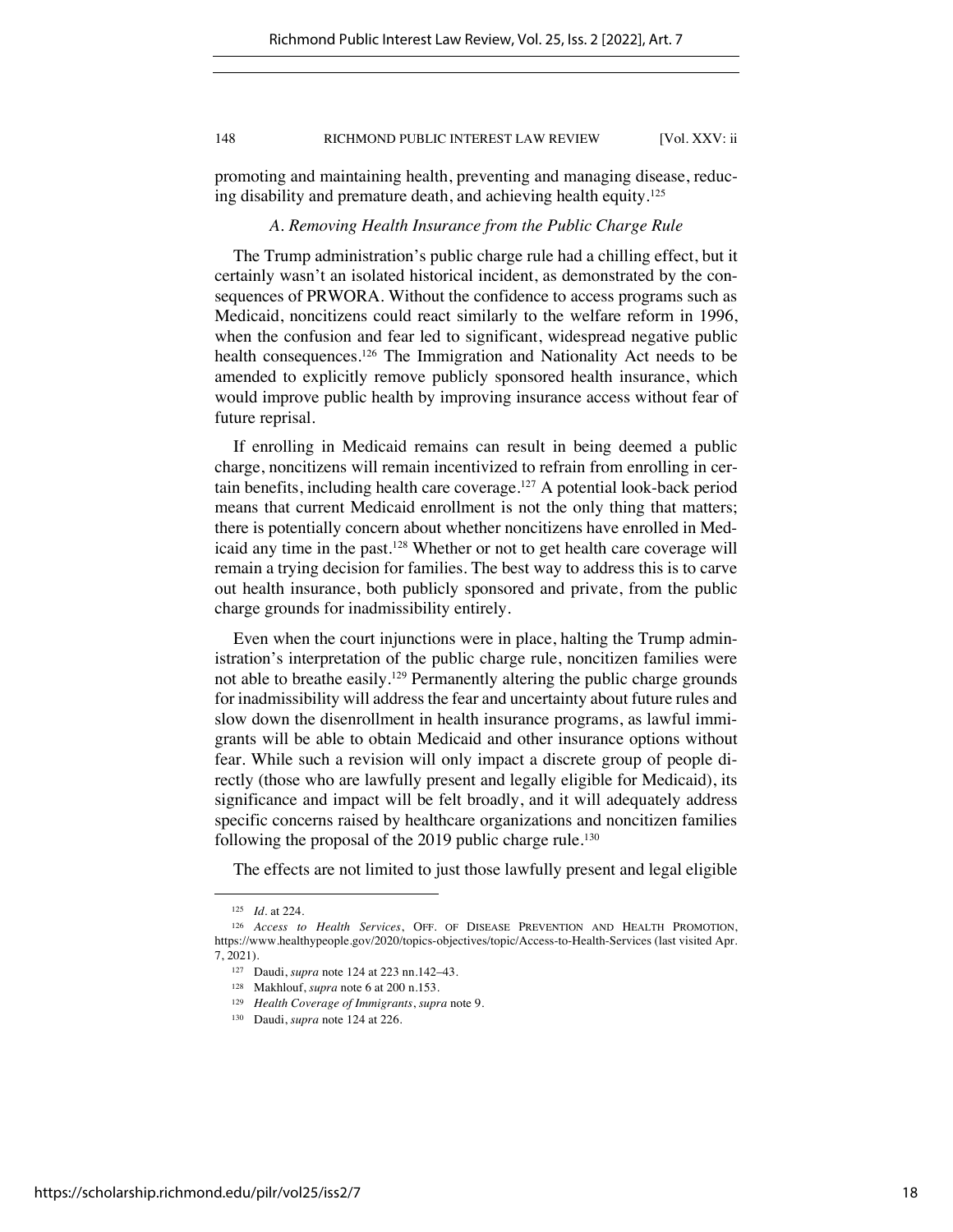for Medicaid. Household members of lawful immigrants will be able to obtain Medicaid without fear of jeopardizing their family's status. Lawful immigrants and their family members can access ACA coverage without fear that ACA premium credits or subsidies might someday be considered grounds for public charge exclusions. Thus, many people may obtain coverage beyond just the Medicaid-eligible lawful noncitizens. Clarifying that any health insurance benefits legally entitled to immigrants will not be counted against them in public charge analysis will permanently halt the threat implemented by the Trump administration's interpretation.<sup>131</sup> The families of noncitizen parents will also benefit from an increased confidence in obtaining health insurance because increases in parental coverage are associated with increases in pediatric primary care.<sup>132</sup> With a simple and clear revision to the public charge grounds for inadmissibility, Congress can effectively stabilize and mitigate the confusion and fear caused by the Trump administration's public charge policy. A slight but effective change to the Immigration and Nationality Act would ensure that differing administrations no longer had the power to cultivate fear-inducing public charge rules that have a detrimental impact on noncitizen health insurance coverage. If public charge grounds for inadmissibility are statutorily altered so that they do not apply to public, private, or government-subsidized health insurance, including Medicaid, Medicare, and Affordable Care Act tax credits and subsidies, future administrations will not hold the same power to cause fear and uncertainty for noncitizen immigrants.

## *B. Potential Counterarguments*

Those favoring a more conservative immigration approach might be wary of removing the public charge grounds for inadmissibility. However, healthcare coverage is critical to the United States overall and, in particular, our economic and immigration systems.

As previously discussed, the public charge rule is a barrier to noncitizen health care coverage. Having healthy and insured noncitizens is good in and of itself. But healthier immigrants support the economy, pay taxes, don't endanger public health, and get preventative care, which is less costly than emergency care for advanced issues. Further, a healthier workforce is a more productive workforce.<sup>133</sup> Uninsured and unhealthy workers still enter the workforce, and the effects of their lower productivity on the nation's economic health are vast. The cost to employers is several times greater than the

<sup>131</sup> *Id.* at 239.

<sup>132</sup> *Id.* at 242.

<sup>133</sup> *Id.* at 243.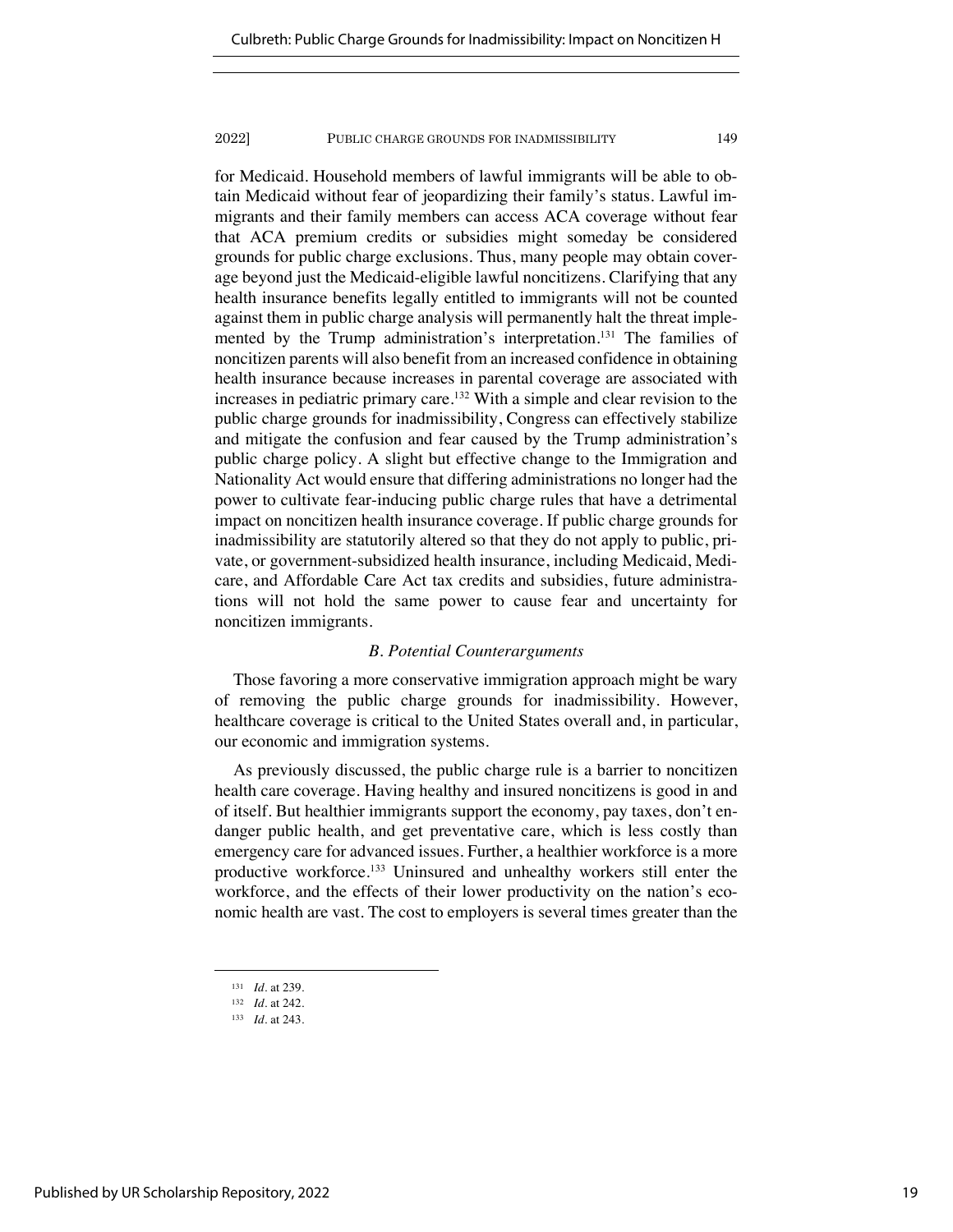business losses that occur when employees take actual sick days.134 Avoidable illnesses also remove the economic productivity of parents and other caregivers from the workforce.<sup>135</sup> Expensive emergency care for the uninsured is worse for the country as a whole.<sup>136</sup>

Ultimately, people who do have insurance end up also paying for the healthcare costs of those without insurance.<sup>137</sup> As the cost of unreimbursed medical treatment rises, healthcare providers often increase charges to people who have private insurance in order to compensate for the providers' economic losses.<sup>138</sup> Both safety-net hospitals and community health centers end up bearing significant uncompensated costs when their patients do not access health coverage.<sup>139</sup> In some cases, these extra costs and burdens may lead to fewer services or even cause hospital closings, which harms everyone in the community.140 Increasing the number of eligible and qualified noncitizens who receive health insurance will have a positive impact on the U.S. economy and the nation overall.

To the extent that increasing lawfully present noncitizen health coverage raises costs, those additional expenditures also have benefits. Economists have noted that rising healthcare spending has important benefits which often outweigh the increased costs.141 Economists have found that when adjusted for improvements in quality, the cost of medical care is, in fact, decreasing.<sup>142</sup> The Department of Health and Human Services has noted that, at the local level, health care spending growth is seen as beneficial and creates health care jobs, increases wages for health care workers, expands local tax revenues, and increases demand for related goods and services.<sup>143</sup>

Regarding any immigration concerns, it is necessary to note that this article only advocates for lawfully present noncitizens, who are legally eligible for Medicaid (provided they have waited the five-year period) or for ACA tax credits and subsidies. Statutorily removing health insurance coverage from being part of the public charge grounds for inadmissibility consideration would not give noncitizens anything more than what they are already

<sup>134</sup> Michael Blanding, *Public Health and the U.S. Economy*, HARVARD SCH. OF PUB. HEALTH (Fall 2012), https://www.hsph.harvard.edu/news/magazine/public-health-economy-election/.

<sup>135</sup> *Id.*

<sup>136</sup> *Id.*

<sup>137</sup> Calvert, *supra* note 122.

<sup>138</sup> *The Consequences of Being Uninsured*, NAT'L IMMIGR. L. CTR. (Aug. 2014), https://www.nilc.org/wp-content/uploads/2015/11/consequences-of-being-uninsured-2014-08.pdf.

<sup>139</sup> *Id.*

<sup>140</sup> Parmet, *supra* note 60 at 223.

<sup>141</sup> *Id.* 

<sup>142</sup> *Effects of Health Care Spending on the U.S. Economy*, U.S. DEP'T OF HEALTH & HUM. SERVS. (Feb. 21, 2005), http://aspe.hhs.gov/health/costgrowth.

<sup>143</sup> *Id.*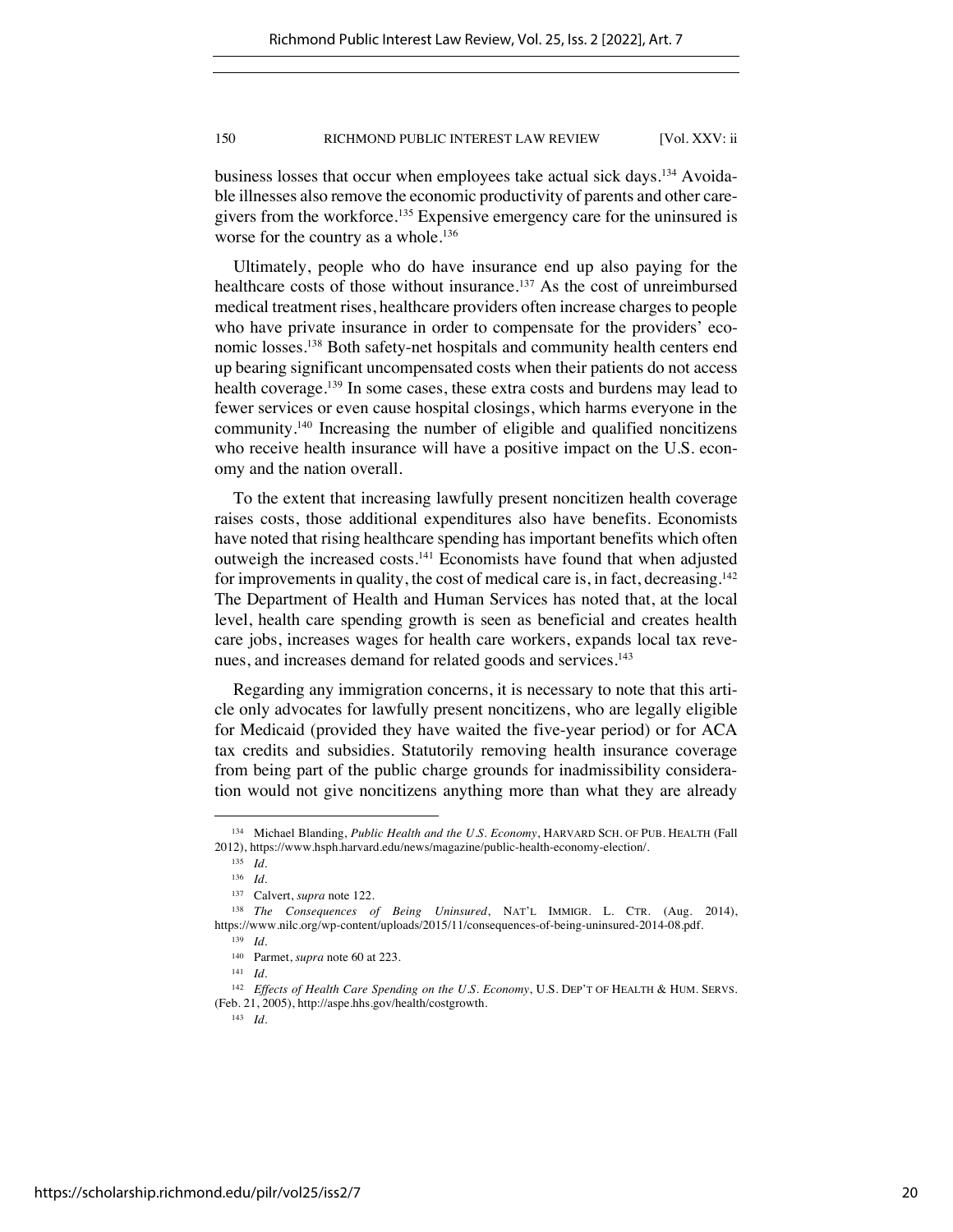qualified for. It would merely remove a barrier to them lawfully accessing healthcare coverage if a future administration decides to start counting health benefits as public benefits again.

A new rule isn't enough: we have seen throughout history that different interpretations are presented under different administrations. Even an "immigrant-friendly" interpretation doesn't fully alleviate the valid fear that applying for Medicaid will later become a detriment (even when it is not going to be used against someone at the time). Regulations change with new administrations, and, with a potential look-back period, what is legal and allowed now could have negative implications under future administrations. Accessing health insurance must be intentionally and statutorily excluded from the public charge grounds for inadmissibility.

## **CONCLUSION**

The public charge grounds for inadmissibility in the Immigration and Nationality Act determines what constitutes being a "public charge." The statute, however, doesn't define what it means to be a public charge, allowing agencies to have varying interpretations of which public benefits would make a noncitizen inadmissible.

The Trump administration's public charge rule included Medicaid within the scope of public benefits considered when determining whether a noncitizen is likely to become a public charge. This led to growing fears among immigrant families about participating in Medicaid and CHIP<sup>144</sup> and caused confusion, uncertainty, and fear. Although the Biden administration has reverted to pre-Trump guidance, the impact of the Trump rule is expected to have a continued chilling effect on Medicaid enrollment, as well as on enrollment in the ACA marketplace, two of the common paths to noncitizen health insurance. Noncitizens are significantly more likely than citizens to lack health insurance.<sup>145</sup> Being uninsured is dangerous and can lead to poorer quality of health care, lower rates of preventive care, and greater probability of death.146

As a result, Congress should carve out all forms of health insurance from the public charge grounds for inadmissibility from the Immigration and Nationality Act. Doing so would alleviate the fear and uncertainty noncitizens have felt and have a positive impact on noncitizen health insurance coverage. Creating a new interpretation is not enough, though. Currently, the Trump

<sup>144</sup> *Id.*

<sup>145</sup> *Health Coverage of Immigrants*, KAISER FAM. FOUND. (July, 15, 2021), https://www.kff.org/racial-equity-and-health-policy/fact-sheet/health-coverage-of-immigrants/.

<sup>146</sup> *Id*.